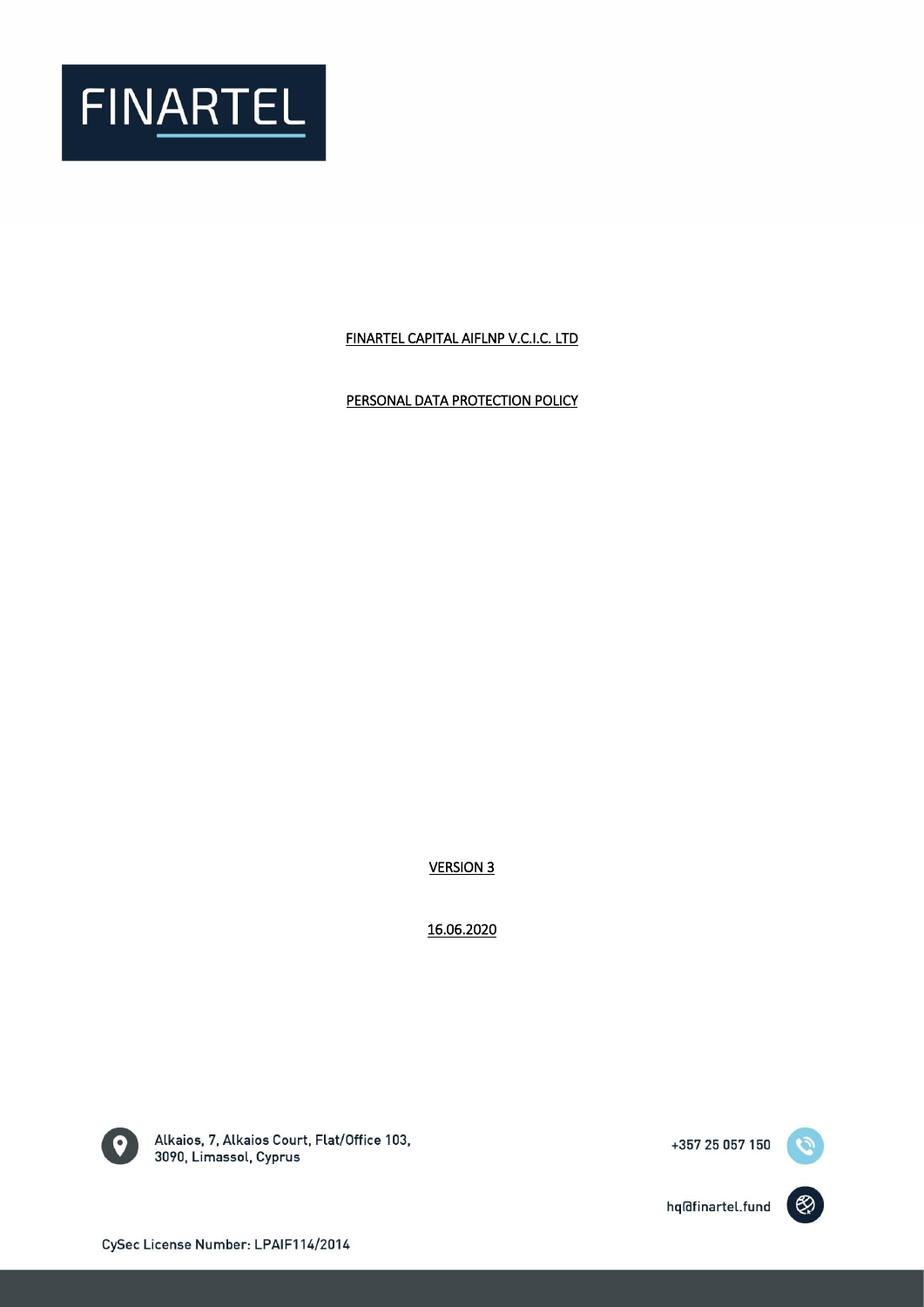| Contents |  |
|----------|--|
|          |  |
|          |  |
|          |  |
|          |  |
|          |  |
|          |  |
|          |  |
|          |  |
|          |  |
|          |  |
|          |  |
|          |  |
|          |  |
|          |  |
|          |  |
|          |  |
|          |  |
|          |  |
|          |  |
|          |  |
|          |  |
|          |  |
|          |  |
|          |  |
|          |  |
|          |  |
|          |  |



Alkaios, 7, Alkaios Court, Flat/Office 103, 3090, Limassol, Cyprus

hq@finartel.fund



Ø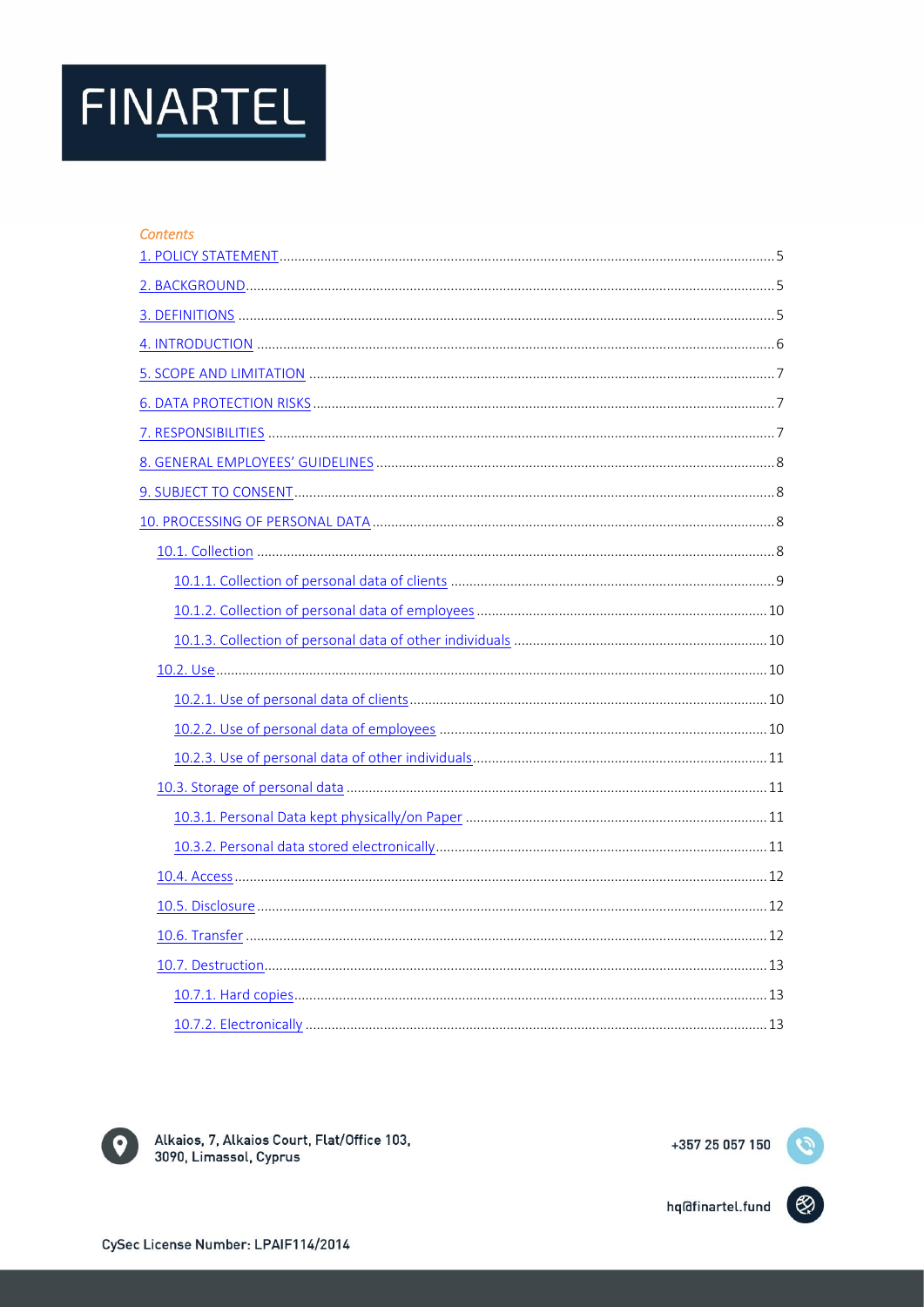| 13.1.4. Recording and documentation of processing activities carried out by the Company  15        |  |
|----------------------------------------------------------------------------------------------------|--|
|                                                                                                    |  |
|                                                                                                    |  |
|                                                                                                    |  |
|                                                                                                    |  |
|                                                                                                    |  |
|                                                                                                    |  |
|                                                                                                    |  |
|                                                                                                    |  |
|                                                                                                    |  |
|                                                                                                    |  |
| 13.2.8. Modes of transfer of personal data within the Company, to authorized recipients or to      |  |
|                                                                                                    |  |
|                                                                                                    |  |
|                                                                                                    |  |
|                                                                                                    |  |
|                                                                                                    |  |
|                                                                                                    |  |
|                                                                                                    |  |
|                                                                                                    |  |
|                                                                                                    |  |
| 16.2. Communication of the incident or breach to the Office of the Data Protection Commissioner 19 |  |
|                                                                                                    |  |



Alkaios, 7, Alkaios Court, Flat/Office 103, 3090, Limassol, Cyprus

+357 25 057 150

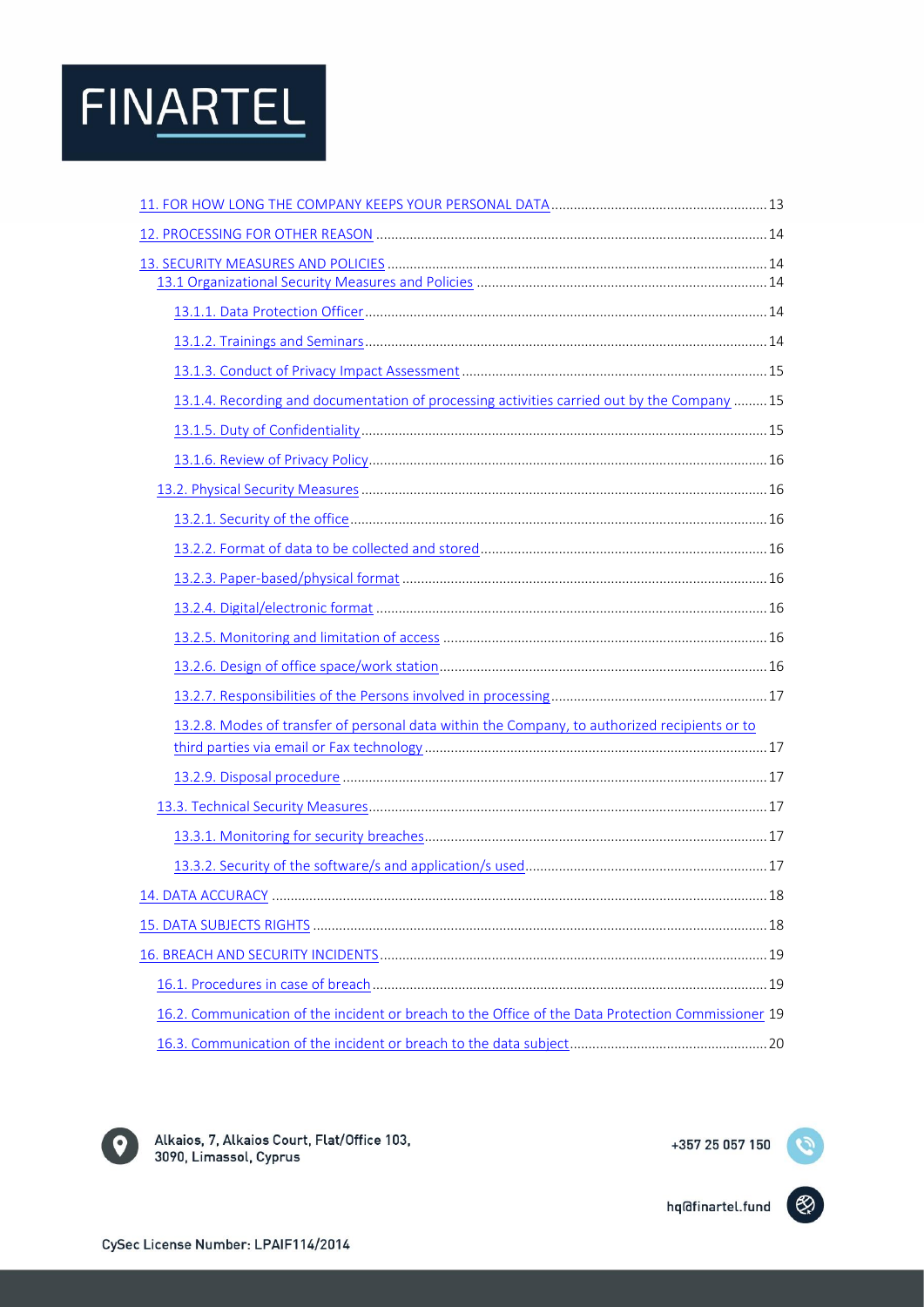<span id="page-3-0"></span>

| 16.4. Measures to prevent and minimize occurrence of breach and security incidents20 |  |
|--------------------------------------------------------------------------------------|--|
|                                                                                      |  |
|                                                                                      |  |
|                                                                                      |  |
|                                                                                      |  |
|                                                                                      |  |
|                                                                                      |  |
|                                                                                      |  |



Alkaios, 7, Alkaios Court, Flat/Office 103, 3090, Limassol, Cyprus

+357 25 057 150



(හි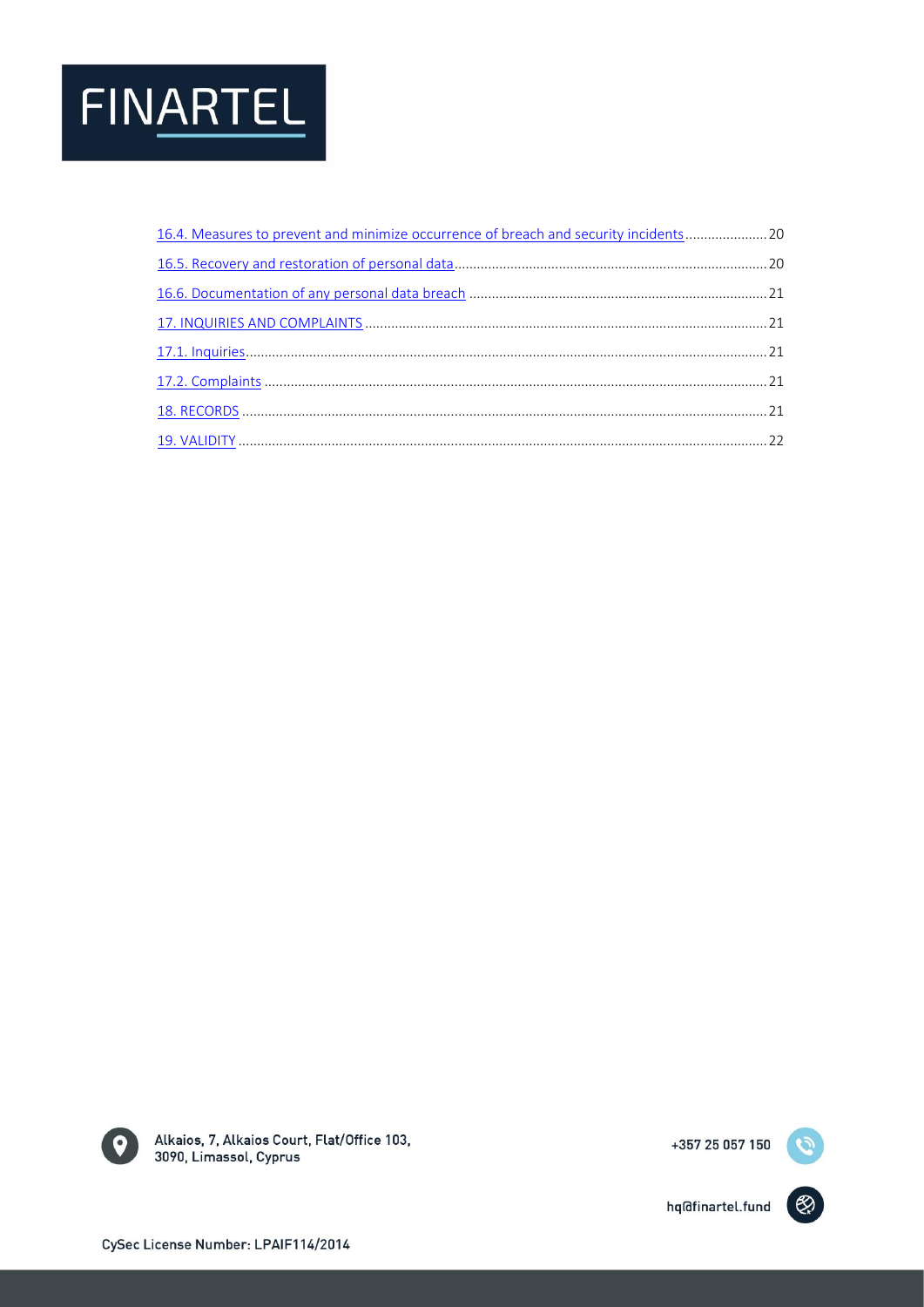# 1. POLICY STATEMENT

FINARTEL CAPITAL AIFLNP V.C.I.C. LTD ("Company", "We", "Our", "Us") intends to fully comply with all requirements of the REGULATION (EU) 2016/679 OF THE EUROPEAN PARLIAMENT AND OF THE COUNCIL of 27 April 2016 on the protection of natural persons with regard to the processing of personal data and on the free movement of such data, in so far as it affects is activities.

# <span id="page-4-0"></span>2. BACKGROUND

REGULATION (EU) 2016/679 OF THE EUROPEAN PARLIAMENT AND OF THE COUNCIL of 27 April 2016 on the protection of natural persons with regard to the processing of personal data and on the free movement of such data lays down rules relating to the protection of natural persons with regard to the processing of personal data and rules relating to the free movement of personal data.

REGULATION (EU) 2016/679 protects fundamental rights and freedoms of natural persons and in particular their right to the protection of personal data.

REGULATION (EU) 2016/679 applies to the processing of personal data wholly or partly by automated means and to the processing other than by automated means of personal data which form part of a filing system or are intended to form part of a filing system.

REGULATION (EU) 2016/679 applies to the processing of personal data in the context of the activities of an establishment of a controller or a processor in the Union, regardless of whether the processing takes place in the Union or not.

REGULATION (EU) 2016/679 applies to the processing of personal data of data subjects who are in the Union by a controller or processor not established in the Union, where the processing activities are related to:

(a) the offering of goods or services, irrespective of whether a payment of the data subject is required, to such data subjects in the Union; or

(b) the monitoring of their behavior as far as their behavior takes place within the Union.

REGULATION (EU) 2016/679 applies to the processing of personal data by a controller not established in the Union, but in a place where Member State law applies by virtue of public international law.

### <span id="page-4-1"></span>3. DEFINITIONS

Personal data: any information relating to an identified or identifiable natural person (data subject); an identifiable natural person is one who can be identified, directly or indirectly, in particular by reference to an identifier such as a name, an identification number, location data, an online identifier or to one or more factors specific to the physical, physiological, genetic, mental, economic, cultural or social identity of that natural person.

Processing: any operation or set of operations which is performed on personal data or on sets of personal data, whether or not by automated means, such as collection, recording, organization, structuring,



Alkaios, 7, Alkaios Court, Flat/Office 103, 3090, Limassol, Cyprus

+357 25 057 150

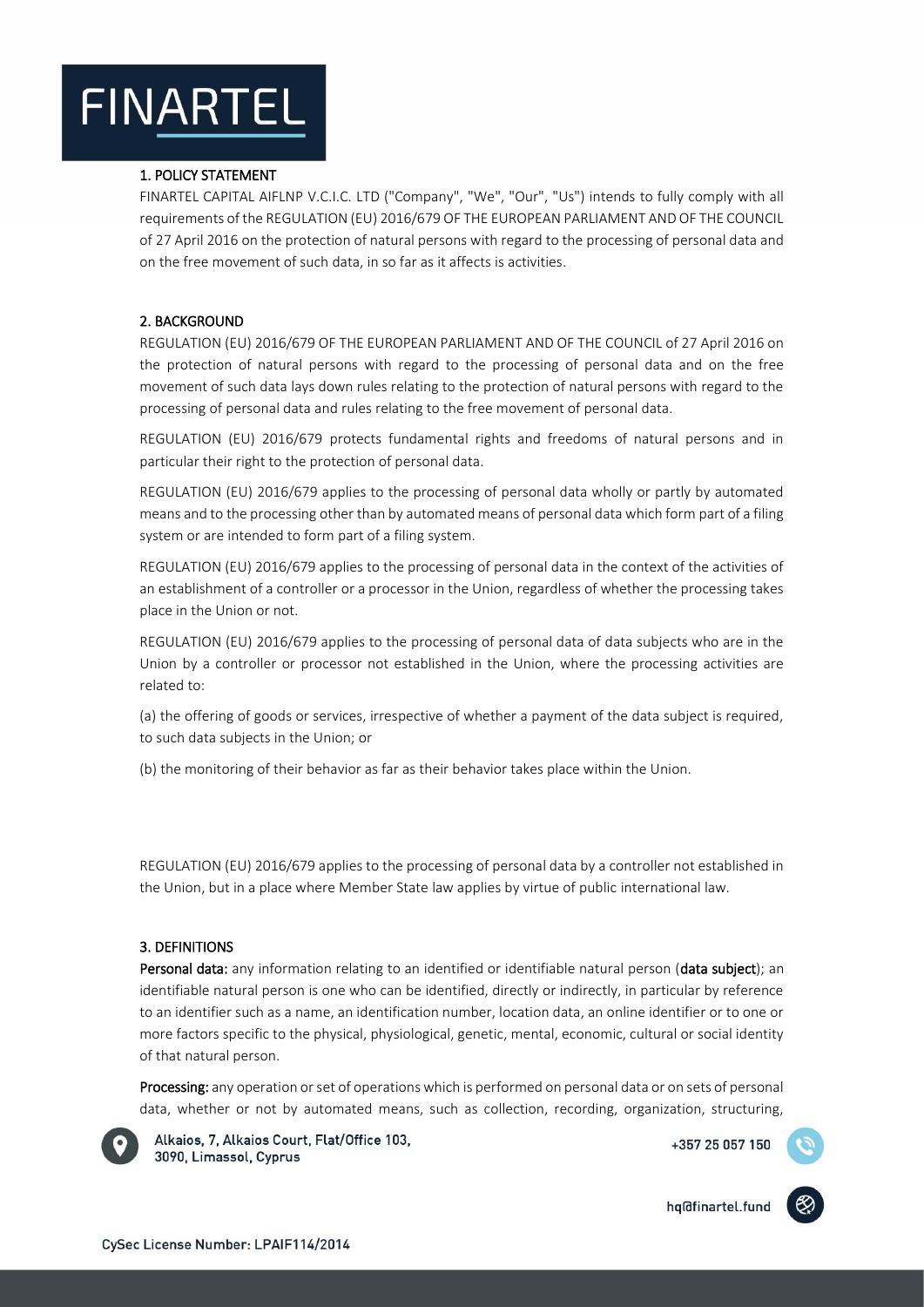storage, adaptation or alteration, retrieval, consultation, use, disclosure by transmission, dissemination or otherwise making available, alignment or combination, restriction, erasure or destruction.

Controller: the natural or legal person, public authority, agency or other body which, alone or jointly with others, determines the purposes and means of the processing of personal data; where the purposes and means of such processing are determined by Union or Member State law, the controller or the specific criteria for its nomination may be provided for by Union or Member State law.

Consent: any freely given, specific, informed and unambiguous indication of the data subject's wishes by which he or she, by a statement or by a clear affirmative action, signifies agreement to the processing of personal data relating to him or her.

Personal data breach: a breach of security leading to the accidental or unlawful destruction, loss, alteration, unauthorized disclosure of, or access to, personal data transmitted, stored or otherwise processed.

# <span id="page-5-0"></span>4. INTRODUCTION

FINARTEL CAPITAL AIFLNP V.C.I.C. LTD needs to collect and use the personal data about its employees, clients and other individuals who come into contact with the Company. Specific, in relation to our clients and prospect clients, the Company processes their personal data in order to provide them with our services and for employees the Company processes their personal data in relation to the employment agreement.

In collecting and using this personal data, the Company is committed to protecting an individual's right to privacy with regard to the processing of personal data, therefore this Data Protection Policy ("Policy") is hereby adopted in compliance with REGULATION (EU) 2016/679 to support this commitment.

This Data Protection Policy ensures FINARTEL CAPITAL AIFLNP V.C.I.C. LTD:

- **Complies with REGULATION (EU) 2016/679.**
- Protects the rights of individuals related to the Company.
- Is open about how the Company collects, use, storage, access, discloses, transfers and destructs individual's data.
- Protects the Company from the risks of a data breach.

The Company respects and values your data privacy rights, and makes sure that all personal data collected from you are processed in adherence to the general principles of data protection as set out in the Regulation EU 2016/679. In accordance these principles, the personal data shall:

- Be processed lawfully, fairly and in a transparent manner;
- Be collected for specified, explicit and legitimate purposes and not further processed in a manner that is incompatible with those purposes;
- Be adequate, relevant and limited to what is necessary in relation to the purposes for which they are processed;
- Be accurate and, where necessary, kept up to date;
- Be kept in a form which permits identification of data subjects for no longer than is necessary for the purposes for which the personal data are processed;



Alkaios, 7, Alkaios Court, Flat/Office 103, 3090, Limassol, Cyprus

+357 25 057 150

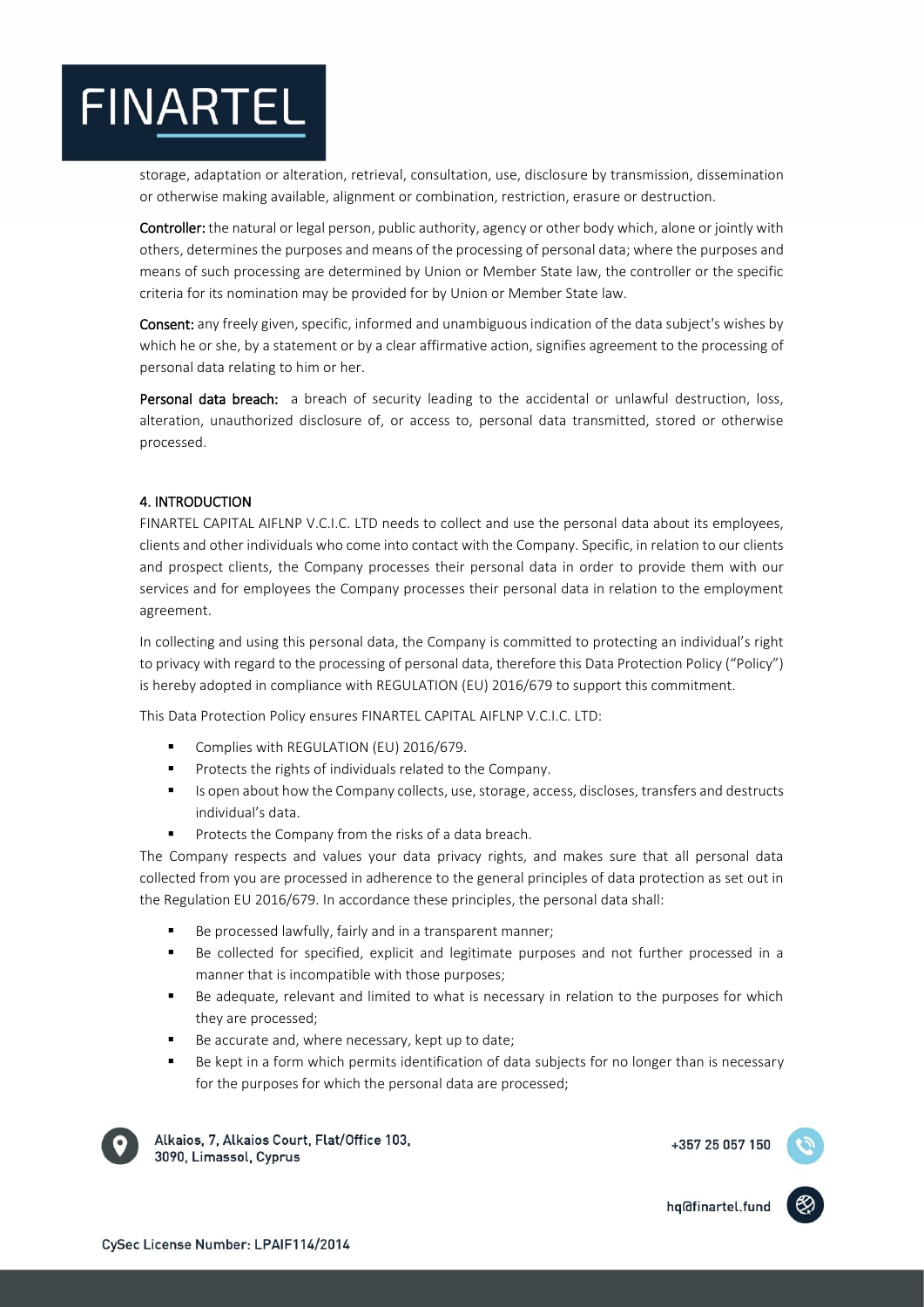Be processed in a manner that ensures appropriate security of the personal data, including protection against unauthorized or unlawful processing and against accidental loss, destruction or damage.

This Policy shall inform you of our organizational, physical and technical measures and procedures for data protection and may serve as your guide in exercising your rights under the REGULATION (EU) 2016/679.

# <span id="page-6-0"></span>5. SCOPE AND LIMITATION

All employees of the Company, regardless of the type of employment or contractual arrangement, must comply with the terms set out in this Policy.

<span id="page-6-1"></span>This Policy applies to all data that the Company holds relating to identifiable individuals.

### 6. DATA PROTECTION RISKS

This Policy helps to minimize data security risks the Company is dealing with, including:

- Breach of confidentiality. For instance, accidental or unlawful destruction, loss, alteration, unauthorized disclosure of, or access to personal data transmitted, stored or otherwise processed.
- Failing to comply with data subject' rights.
- Reputational damage. For instance, the Company could suffer if hackers successfully gained access to personal data.

### <span id="page-6-2"></span>7. RESPONSIBILITIES

In accordance the Regulation, the Company is the Controller of data subjects' personal data and responsible to implement the principles of the data protection and to demonstrate that processing is performed in accordance with the Regulation.

Everyone who works for or with the Company and processes personal data has some responsibility for ensuring that personal data is collected, handled and stored appropriately in accordance the Regulation.

However, the management of the Company is ultimately responsible for the oversight and implementation of this policy. In particular, the management has the following responsibilities:

 Review all data protection measures and procedures where necessary, when a processing activity is changed, when a new regulation for the protection of personal data has been issued and at least annually.

Ensures that employees of the Company are aware of and abide by this policy.

- Arrange data protection training.
- Handling data protection questions from employees and anyone else covered by this Policy.
- Dealing with requests from individuals whom their personal data is under process by the Company, in accordance their rights as these are defined in REGULATION (EU) 2016/679.
- Checking and approving any contracts or agreements with third parties that may handle personal data processed by the Company.



Alkaios, 7, Alkaios Court, Flat/Office 103, 3090, Limassol, Cyprus

+357 25 057 150

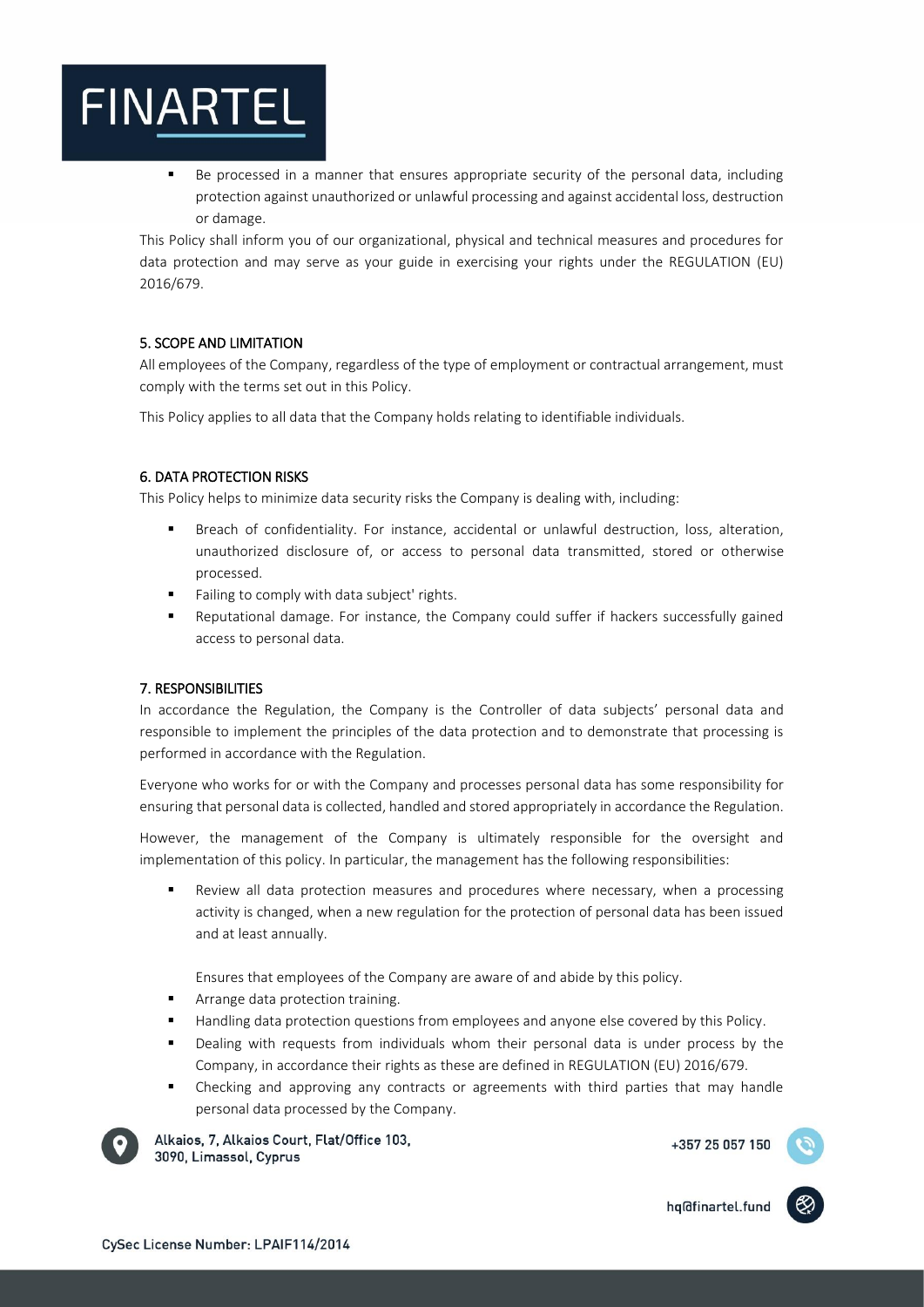- Ensure all systems and equipment used for storing data meet acceptable security standards.
- **Ensures that the antivirus system is function properly.**
- Approve any data protection statements attached to communications such as emails and letters.
- Ensure that any marketing activities abide by data protection principles.

# <span id="page-7-0"></span>8. GENERAL EMPLOYEES' GUIDELINES

Employees should keep all personal data secure, by taking sensible precautions. Employees should follow the policies and measures defined in this Policy and particular:

- Employees who will access data covered by this Policy should be those who need it for their work.
- All employees should attend training arranged by the Company to help them understand their responsibilities when process data.
- Should not disclose the personal data to unauthorized people, either within the Company or externally.
- Authorized employees should regularly review and update personal data the Company process, in accordance the Company's policy and legal obligations and should delete and destruct personal data that is no longer required, following the measures defined in this Policy.

# <span id="page-7-1"></span>9. SUBJECT TO CONSENT

The Company needs the consent of its clients to process their personal data in the case of:

- Processing the personal data of a client who is a child below the age of 14 years old therefore the consent is given or authorized by the holder of parental responsibility over the child.
- Processing of the personal data of a client related to special categories of personal data such as racial origin, political opinions, religious beliefs, genetic data, biometric data.
- Client's on-boarding is postponed
- A restriction has been obtained, under certain conditions, for the processing.
- A transfer of the personal data to a third country where the European Commission has not included this third country in the approved third countries or appropriate safeguards are not provided.

In such case that the processing is based on consent, the Company keeps evidences in order to be able to demonstrate that the processing is based on consent.

# <span id="page-7-2"></span>10. PROCESSING OF PERSONAL DATA

# <span id="page-7-3"></span>10.1. Collection

The lawfulness of collection and processing of personal data by the Company is based on:



Alkaios, 7, Alkaios Court, Flat/Office 103, 3090, Limassol, Cyprus

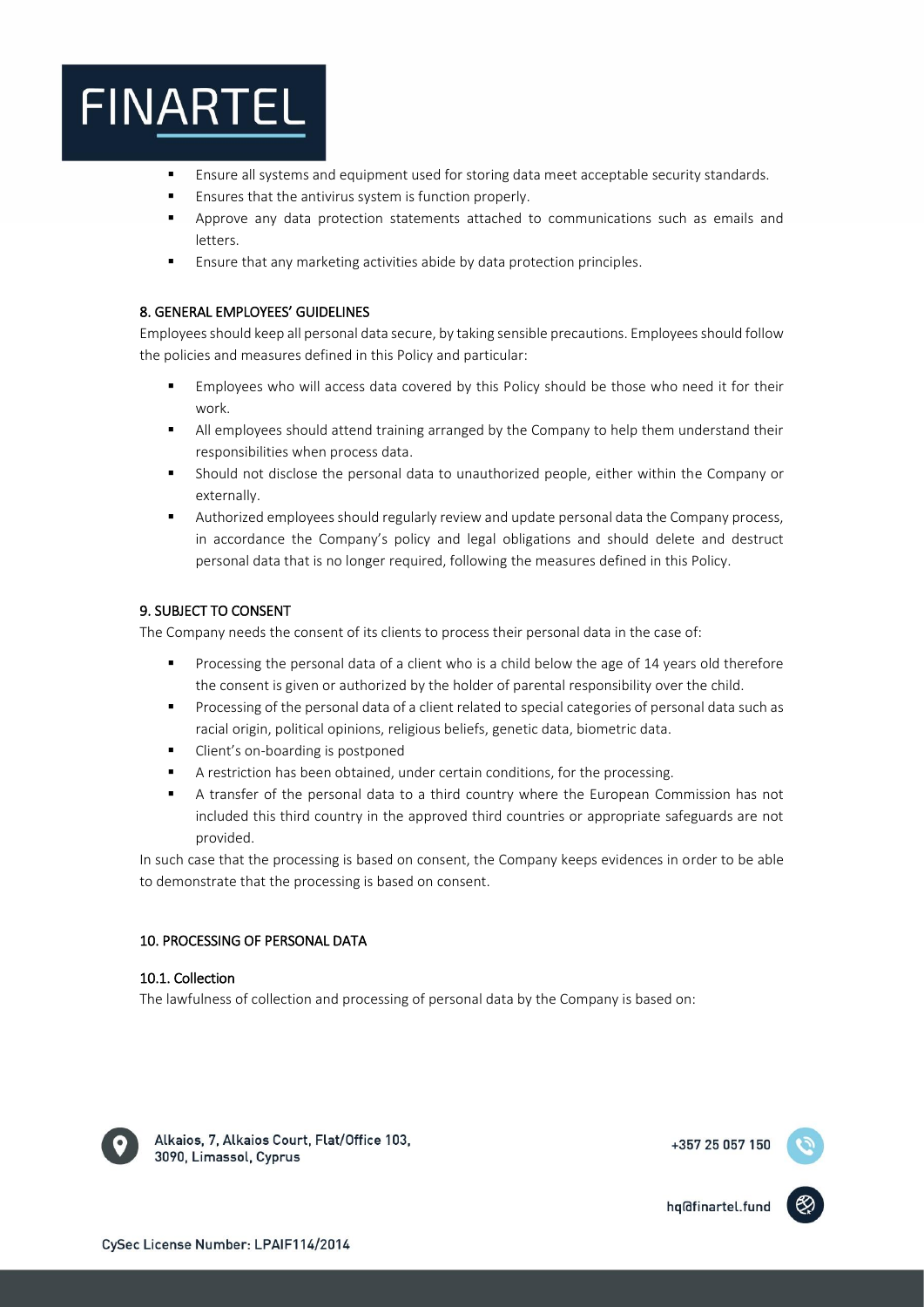

The necessity to comply with its legal obligations,

- For the performance of a contract to which is a party or in order to take steps at the request of a prospective client prior to entering into a contract, and;
- For the Company's legitimate interests.

Where the Company intends to further process the personal data for a purpose other than that for which the personal data were collected, the Company will provide the data subject prior to that further processing with information on that other purpose and with any relevant further information.

# <span id="page-8-0"></span>10.1.1. Collection of personal data of clients

The Company collects sufficient evidences and information of clients and prospective clients for their identity verification process, subject to its legal obligations in accordance the Law L188(I)/2007 as amended and Directive D144-2007-08 of 2012, as amended, for the Prevention of Money Laundering and Terrorist Financing.

These evidences and information shall include:

- Telephone number, email address and fax number,
- Date and place of birth,
- **Nationality.**
- Certified and translated copy of passport or ID,
- Certified and translated copy of evidence for the full permanent, address, including postal code,
- Tax identification number,
- **Profession reference.**
- **Bank account details,**
- CV,
- Bank Reference,
- Information on profession or occupation,
- Name of employer,
- Information and evidences about his/her economic profile (Size of wealth, source of wealth, income source)
- Information and evidences about public positions the client and the prospective client holds or held in the last twelve months as well as whether the client and the prospective client is a close relative or associate of such individual.

Where the Company collects the personal data from the data subject, at the time of collection, the Company informs the client about:

- a) the identity and the contact details of the Company;
- b) the contact details of the data protection officer;
- c) the purposes of the processing for which the personal data are intended as well as the legal basis for the processing;
- d) legitimate interests pursued by the Company or by a third party;
- e) any recipients or categories of recipients of the personal data;
- f) the possibility to transfer personal data to a third country or international organization and the existence or absence of an adequacy decision by the Commission;
- g) the period for which the personal data will be stored;



Alkaios, 7, Alkaios Court, Flat/Office 103, 3090, Limassol, Cyprus

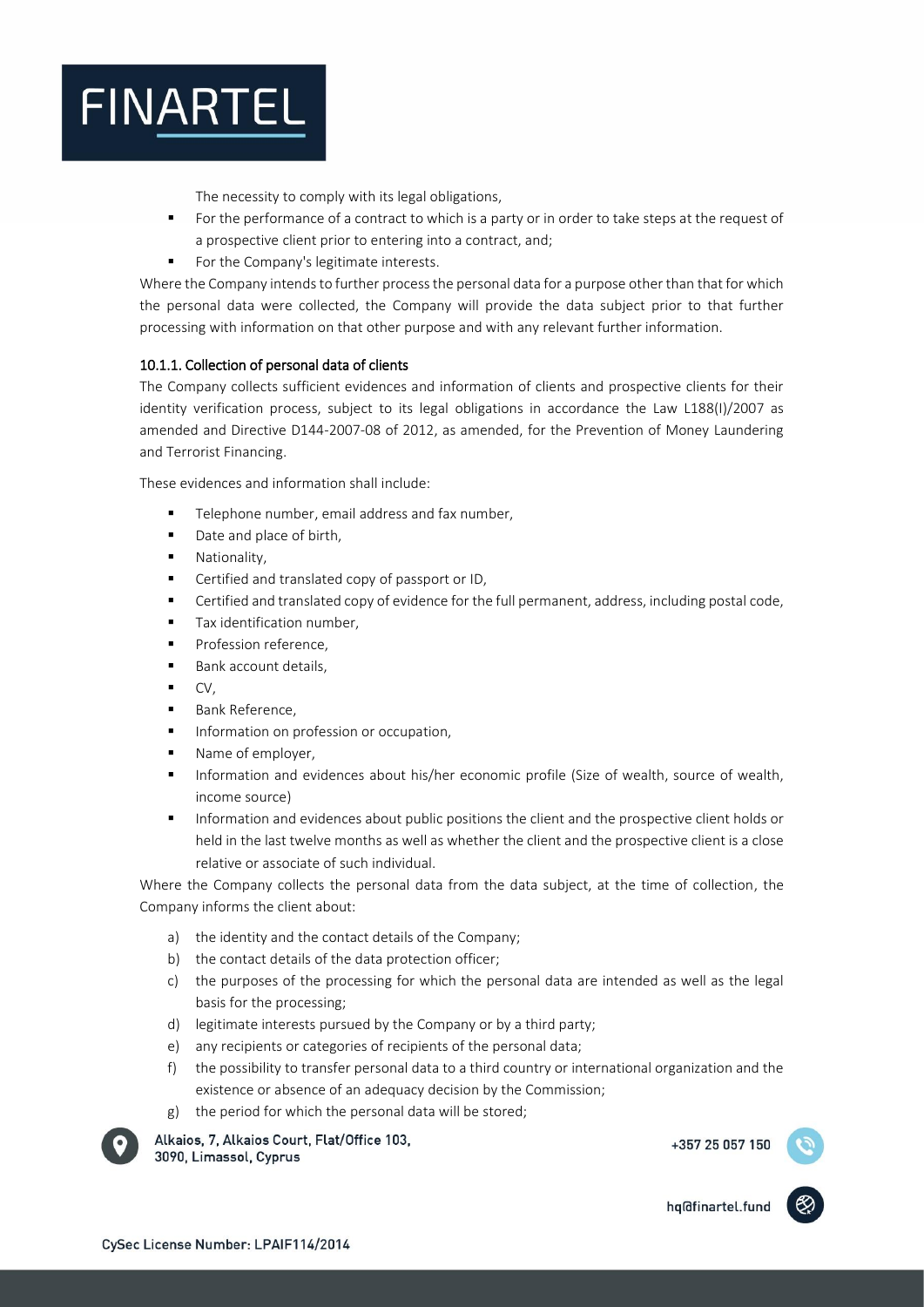

- h) the existence of the rights of data subject;
- i) the right to lodge a complaint with a supervisory authority;
- j) whether the provision of personal data is a statutory or contractual requirement, or a requirement necessary to enter into a contract, as well as whether the data subject is obliged to provide the personal data and of the possible consequences of failure to provide such data;
- k) if exist automated decision-making, including profiling and meaningful information about the logic involved, as well as the significance and the envisaged consequences of such processing for the data subject.

The company will collect such information and evidences through the "Subscription Application Package". This Package shall:

- Be completed by customer physically hard copy; or
- Be completed by customer electronically; or
- Be completed by an employee of the Company in communication with the customer.

In addition, the Company may collect additional personal data for its clients under its legal obligation, update personal data and other additional personal data under any new legal requirement the company is subject, as well as, personal data information not obtained from the data subject (e.g. open sources).

In case a prospective client has not become a client of the Company, the Company shall destroy any collected personal data. By derogation to this, in case a client's on-boarding is postponed, the Company shall keep client's personal data only when having client's prior consent.

# <span id="page-9-0"></span>10.1.2. Collection of personal data of employees

The Company collects personal data of its employees for the purpose of the employment in the Company. In this respect employees are responsible to keep the personal data accurate and up to date and inform the Company for any changes and for any errors in relation to the personal data they have provided.

### <span id="page-9-1"></span>10.1.3. Collection of personal data of other individuals

The Company may periodically collect personal data of other individuals such as from employment candidates. In such case, the process of the personal data shall be in accordance the Regulation and the principles of this Policy shall be implemented.

### <span id="page-9-2"></span>10.2. Use

The Company implements security measures as these are described in this Policy for the personal data in use.

### <span id="page-9-3"></span>10.2.1. Use of personal data of clients

Personal data collected shall be used by the company for potential client's identity verification process subject to its legal obligations under the Law L188(I)/2007 as amended and Directive DI144-2007-08 of 2012, as amended, and to decide for the start or not of a business relationship with the client.

The Company use the personal data of its clients in line its legal obligations.

### <span id="page-9-4"></span>10.2.2. Use of personal data of employees

The Company uses the personal data of employees only for the matter of employment.



Alkaios, 7, Alkaios Court, Flat/Office 103, 3090, Limassol, Cyprus

+357 25 057 150

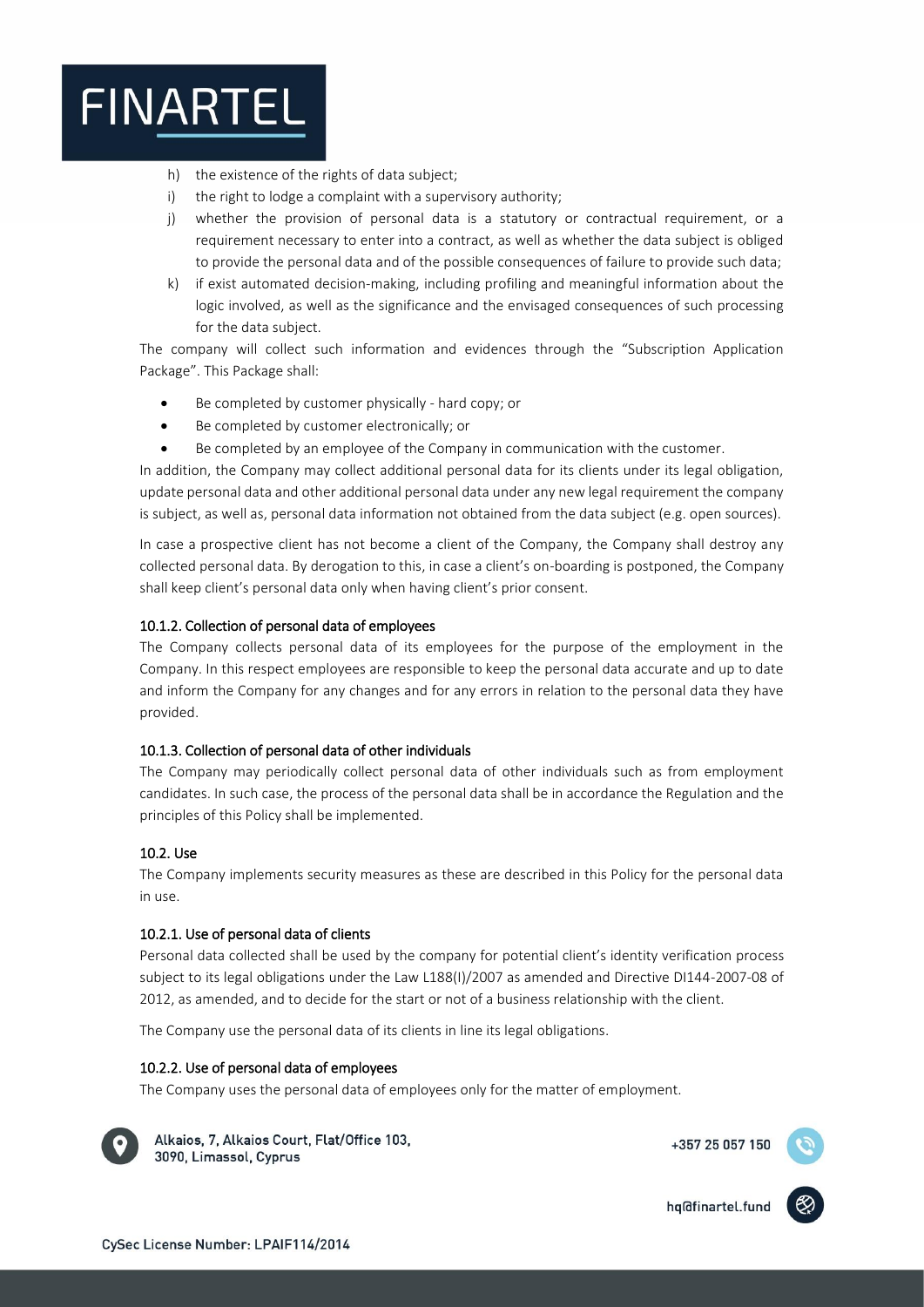# <span id="page-10-0"></span>10.2.3. Use of personal data of other individuals

The personal data collected from other individuals is in use by the Company for a specific purpose, such for example the use of personal data of employment candidates for the purpose of possible employment.

# <span id="page-10-1"></span>10.3. Storage of personal data

The Company ensures that personal data under its custody are protected against any accidental or

unlawful destruction, loss, alteration, unauthorized disclosure of, or access as well as against any other unlawful processing.

For the storage of personal data, the Company applies the physical security measures as these are described under the paragraph "12. SECURITY MEASURES AND POLICIES".

### <span id="page-10-2"></span>10.3.1. Personal Data kept physically/on Paper

Personal data kept on paper is stored in the office with 24/7 security alarm system and entrance video surveillance.

Employees handling personal data should make sure that printouts are not left unattended on the printer where unauthorized people could see them.

If personal data on paper is needed to be transported outside the Company's office, then it is transported in a locked car or by a messenger authorized by the client who is sending the personal data.

The Company does not create any unnecessary additional data sets.

If no longer needed, the Company uses a shredder to tear the personal data and related printouts and disposes them into a bin.

### <span id="page-10-3"></span>10.3.2. Personal data stored electronically

When personal data is stored electronically is protected from unauthorized access:

- By having in place passwords on each computer.
- From accidental deletion by having in place back up.
- From malicious hacking due to the fact that it is protected by antivirus programs.

Personal data is kept in files on computers of authorized persons and these files are protected by passwords.

In case personal data is needed to be kept on mobile devices (e.g. laptops), these mobile devices are protected through access only by the owners of the mobile devices with the use of passwords, codes and/or fingerprint. Files on mobile devices are secured by build-in antivirus tools.

If personal data is collected by email, this email is kept in a separate folder for each client accordingly, in order to be decided if the personal data to be kept or to be deleted. In case the Company decides to keep the personal data, then the personal data will be moved to files on the computers. In case the Company decides that the personal data is not needed, then it will be deleted. In any case the email containing personal data will be deleted after Company's relevant decision.

In case personal data is needed to be transferred through email, the relevant email is encrypted.



Alkaios, 7, Alkaios Court, Flat/Office 103, 3090, Limassol, Cyprus

+357 25 057 150

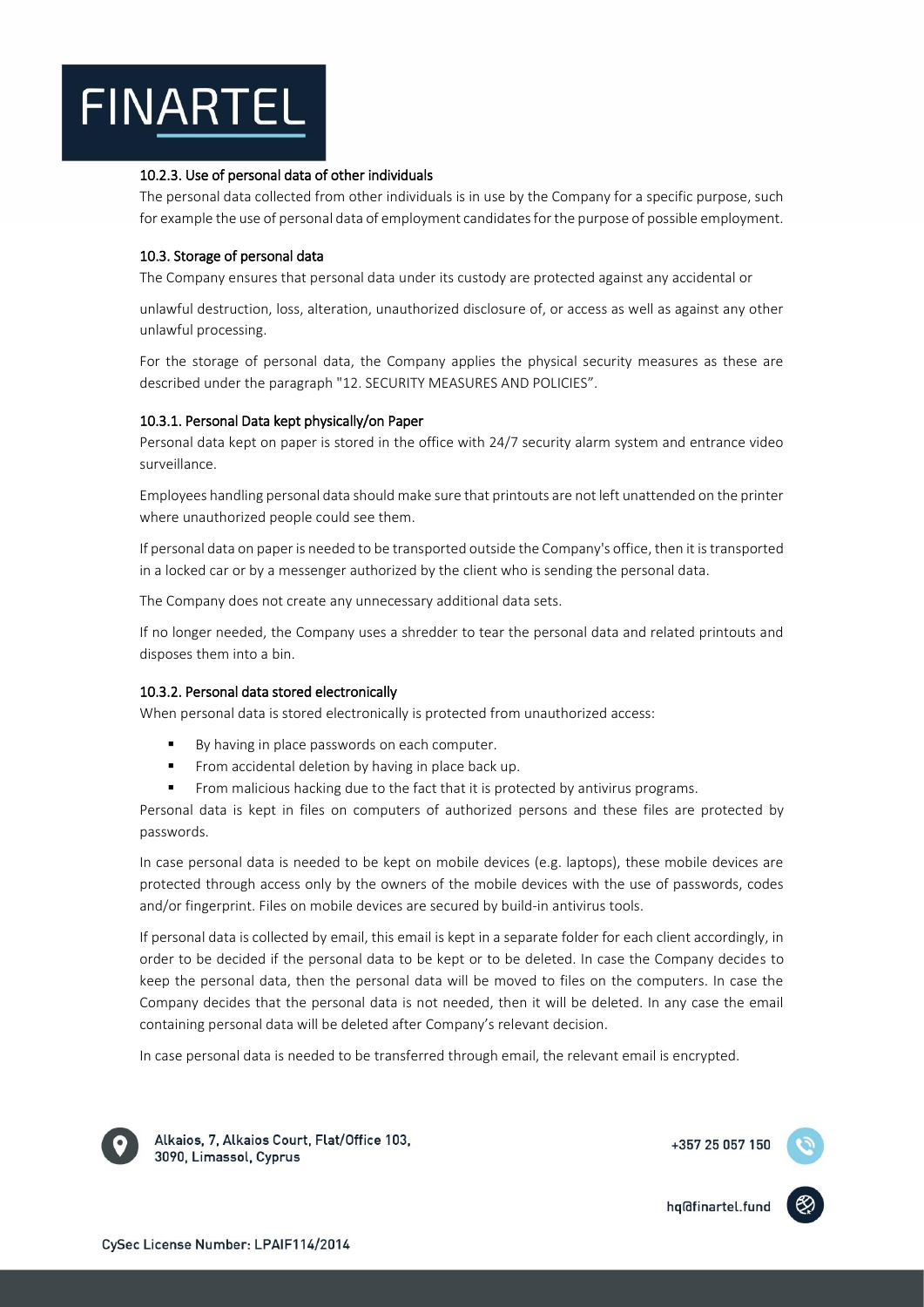Personal data electronically stored is kept on G-Suite (cloud based suite of applications - Google). Access on G-Suite is secured by 2-step verification procedure. Data on G-suite is protected by Operational Security (Vulnerability Management, Malware Prevention, Monitoring & Incident Management).

The Company keeps a backup of the personal data that is in electronic format on G-Suite.

# <span id="page-11-0"></span>10.4. Access

Due to the sensitive and confidential nature of the personal data under the custody of the Company, only the data subject, the Company and the authorized recipients of the Company shall be allowed to access such personal data, for any purpose, except for those contrary to law, public policy or public order.

The reason of access personal data by the Company or its authorized recipients is for the normal business operations and the security measures and policies, as described in this Policy, are followed.

In relation to this Policy, authorized recipients includes any third party the Company has an agreement with in relation to the provision of the Company's services to Company's clients.

### <span id="page-11-1"></span>10.5. Disclosure

All employees, personnel and authorized recipients, shall maintain the confidentiality and secrecy of all personal data that come to their knowledge and possession, even after resignation, termination of contract, or other contractual relations.

Personal data under the custody of the company shall be disclosed only pursuant to a lawful purpose and to authorized recipients of such data.

In case the Company will disclose your personal data, in the scope of Company's normal business operations, to a third party other than an authorized recipient, supervisory authority, for public policy or for public order, the Company will communicate with you through the email address you have provided to inform you for this fact, when the personal data will be first disclosed to the third party.

# <span id="page-11-2"></span>10.6. Transfer

Where the Company will transfer personal data to a third country or international organization, the Company will ensures that:

- a) there is a decision by the Commission that the third country, a territory or one or more specified sectors within that third country, or the international organization in question ensures an adequate level of protection; or
- b) when there is an absence of a decision by the Commission as described above, the Company ensures that the transfer is take place on one of the following conditions:
	- i. the data subject has been informed of the possible risks of such transfer and has explicitly consented to the proposed transfer,
	- ii. the transfer is necessary for the performance of a contract between the data subject and the Company or the implementation of pre-contractual measures taken at the data subject's request,
	- iii. the transfer is necessary for the conclusion or performance of a contract concluded in the interest of the data subject between the Company and another natural or legal person,
	- iv. the transfer is necessary for important reasons of public interest,



Alkaios, 7, Alkaios Court, Flat/Office 103, 3090, Limassol, Cyprus

+357 25 057 150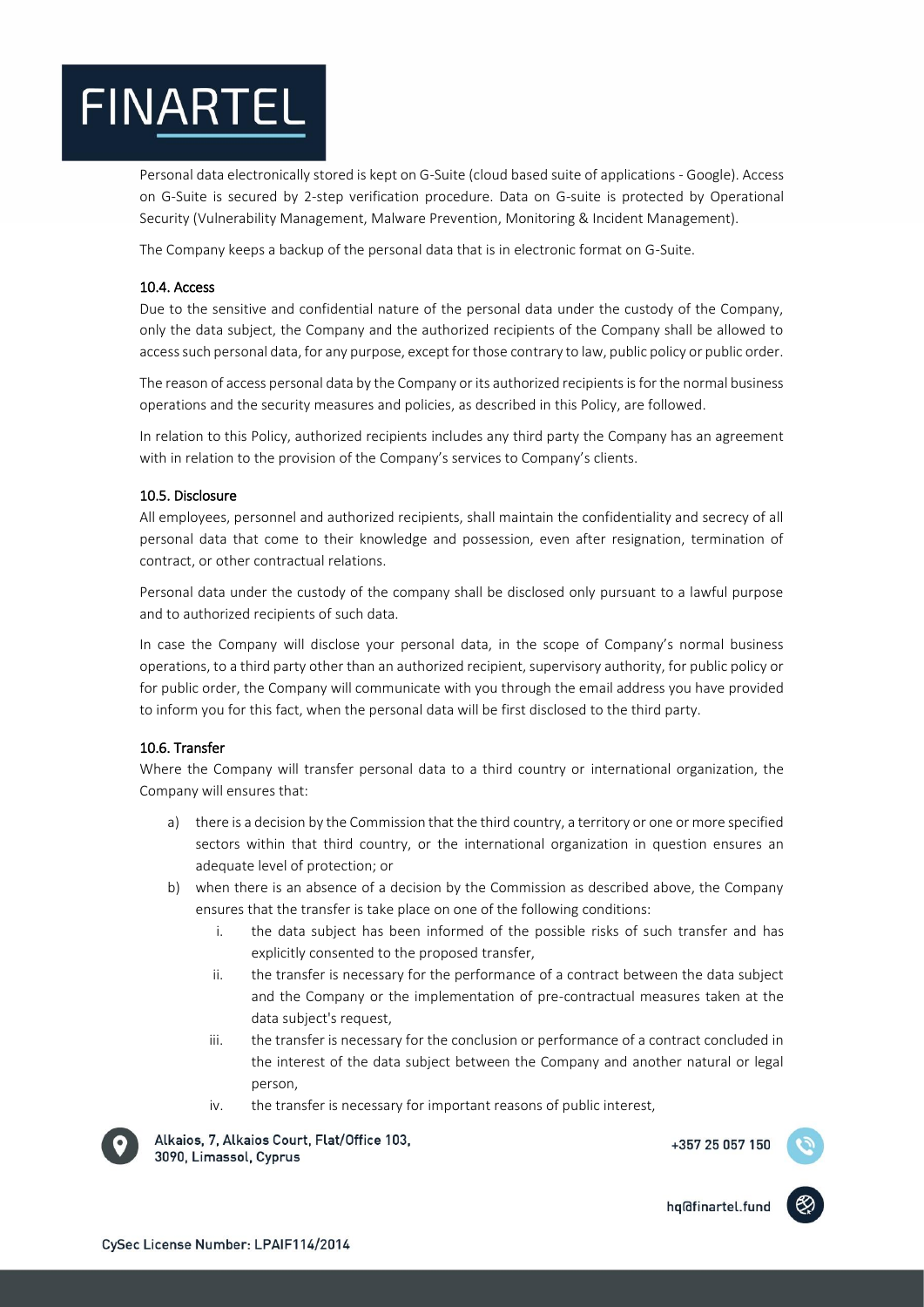

- v. the transfer is necessary for the establishment, exercise or defense of legal claims,
- vi. the transfer is necessary in order to protect the vital interests of the data subject or of other persons, where the data subject is physically or legally incapable of giving consent,
- vii. the transfer is made from a register which according to Union or Member State law is intended to provide information to the public and which is open to consultation either by the public in general or by any person who can demonstrate a legitimate interest, but only to the extent that the conditions laid down by Union or Member State law for consultation are fulfilled in the particular case.

In such case, the Company will keep documentation for the assessment of the condition applicable for the transfer.

#### <span id="page-12-1"></span><span id="page-12-0"></span>10.7. Destruction

#### 10.7.1. Hard copies

After the storage period, as defined below under the paragraph "10. FOR HOW LONG THE COMPANY KEEPS YOUR PERSONAL DATA", is ended, the Company uses a shredder to tear the personal data and related printouts and disposes them into a bin.

#### <span id="page-12-2"></span>10.7.2. Electronically

Personal data kept on desktop, mobile devices files and G-Suite shall irretrievably be deleted along with any back up. "Recycle bin" is then cleared. Where mobile devices will not be used again, shall be physically destroyed.

### <span id="page-12-3"></span>11. FOR HOW LONG THE COMPANY KEEPS YOUR PERSONAL DATA

The Company will keep personal data for no longer that is necessary for the purposes for which the personal data are processed.

The Company will keep personal data of clients during the time of business relationship.

In accordance Company's legal obligations, at the time the business relationship of the Company with the Client terminates, the Company will keep client's personal data for a period of at least five (5) years, which is calculated after the termination of the business relationship. In case personal data is relevant to ongoing investigations by the Cyprus Unit for Combating Money Laundering (MOKAS), the personal data will be kept until MOKAS confirms that the investigation has been completed and the case has been closed.

The Company process personal data for the time period necessary to meet the purposes for which the personal data are processed, to comply with Company's legal obligations for the regulated services that provides, as well as, to comply with any tax issue purpose.

Upon expiration of such period, all physical and electronic copies of the personal data shall be destroyed following the procedures described under the paragraph "Destruction".



Alkaios, 7, Alkaios Court, Flat/Office 103, 3090, Limassol, Cyprus

+357 25 057 150

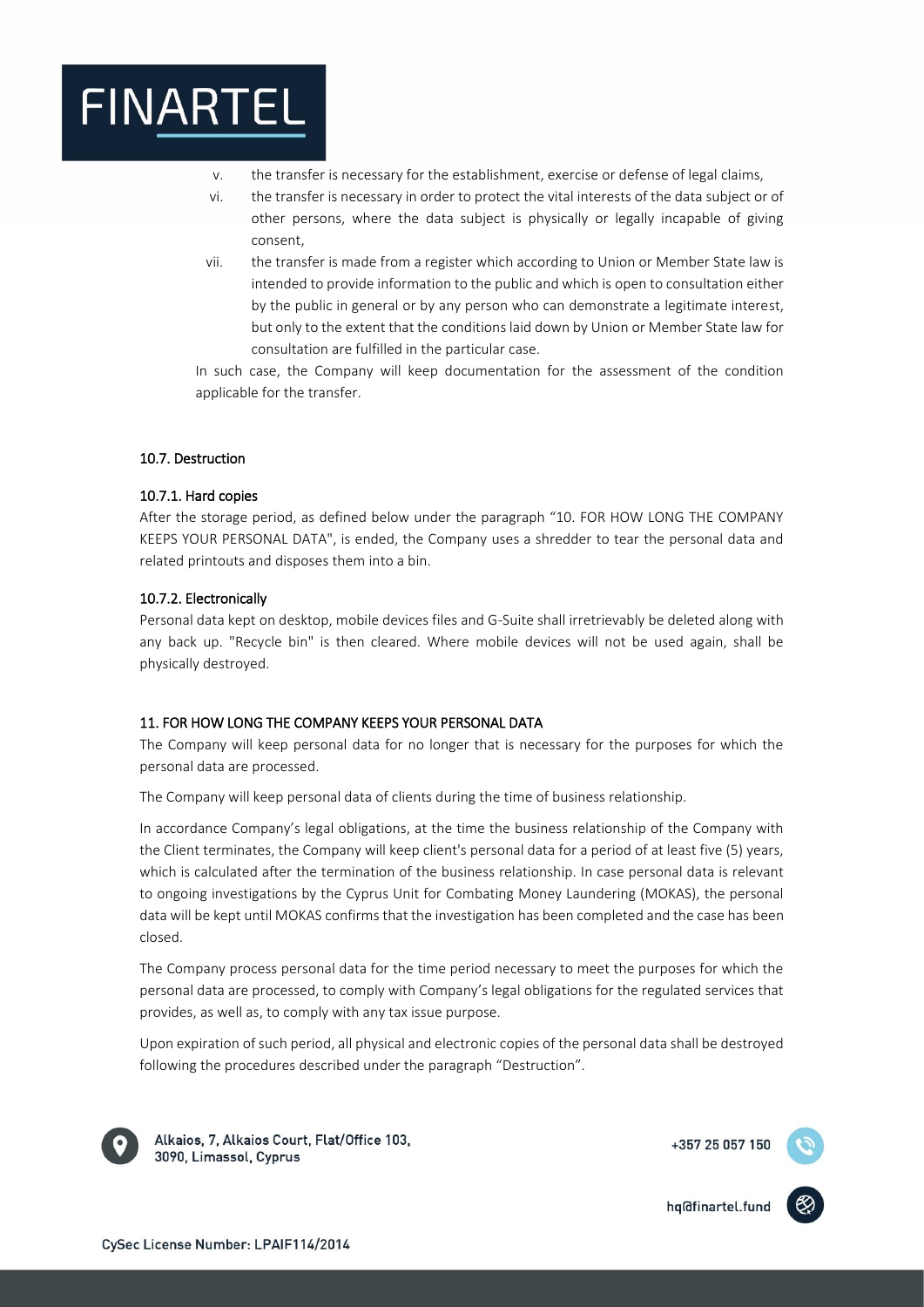

## <span id="page-13-0"></span>12. PROCESSING FOR OTHER REASON

The Company will ask to receive data subject's consent in any case will process data subject's personal data for a purpose other than that for which personal data have been collected.

# <span id="page-13-1"></span>13. SECURITY MEASURES AND POLICIES

When the personal data is accessed and used, it can be at a great risk of loss or theft, therefore the Company ensures the implementation of Organizational, Physical and Technical measures.

Organizational, Physical and Technical measures and policies within the organization shall be updated to remain consistent with current data privacy Regulation.

### <span id="page-13-3"></span><span id="page-13-2"></span>13.1 Organizational Security Measures and Policies

#### 13.1.1. Data Protection Officer

The Company has designated the Data Protection Officer ("DPO") of the Company, as per the company structure.

Data subjects may contact the DPO at the email: [compliance@finartel.fund](mailto:compliance@finartel.fund) in regards to all issues related to processing of their personal data and to the exercise of their rights.

The DPO is involved properly and in a timely manner, in all issues related to the protection of personal data which the Company processes.

The DPO has the necessary resources and access to personal data and processing operations in order to carry out her tasks.

The DPO is responsible to:

- a) Keep the Company and employees of the Company who carry out processing, informed about their obligations pursuant to the Regulation and advise them accordingly,
- b) To monitor the compliance of this Policy with the Regulation and other Union or Member State data protection provisions, as well as to assign responsibilities and train the employees involved in processing operations,
- c) To provide advice where requested as regards the data protection impact assessment and monitor its performance,
- d) To cooperate with the supervisory authority,
- e) To act as the contact point for the supervisory authority on issues relating to processing of personal data.

### <span id="page-13-4"></span>13.1.2. Trainings and Seminars

For employees directly involved in the processing of personal data, Company ensures their attendance and participation in relevant trainings and orientations, as often as necessary.



Alkaios, 7, Alkaios Court, Flat/Office 103, 3090, Limassol, Cyprus

+357 25 057 150

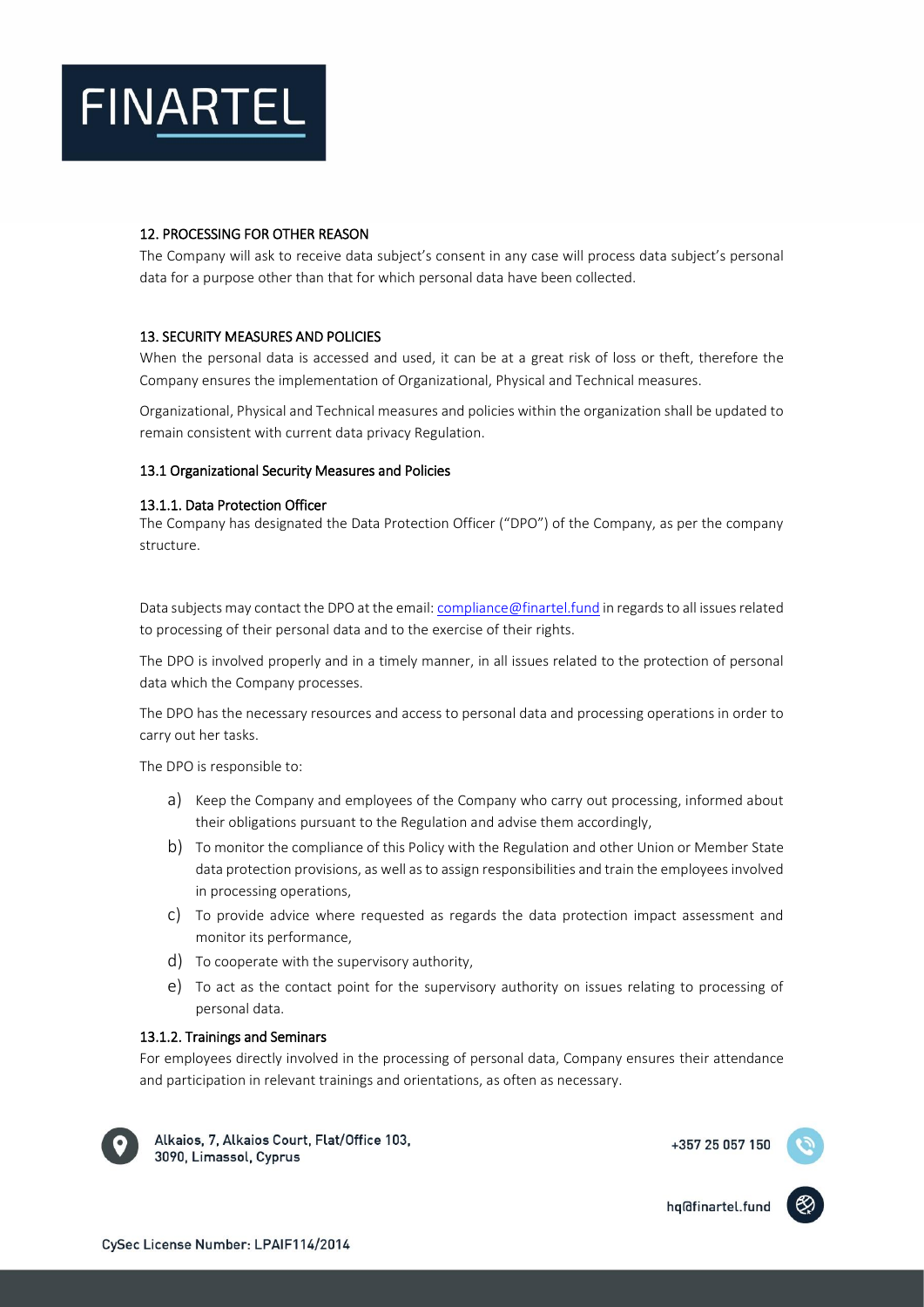# <span id="page-14-0"></span>13.1.3. Conduct of Privacy Impact Assessment

The Company shall conduct a Privacy Impact Assessment (PIA) (APPENDIX 1) relative to all activities, projects and systems involving the processing of personal data prior to a type of processing that in particular using new technologies, and taking into account the nature, scope, context and purposes of the processing, is likely to result in a high risk to the rights and freedoms of data subjects.

In such case, prior to the processing, the Company will carry out a PIA following the steps below:

- a) Identify the need for the Data Protection Impact Assessment. In this step, the Company will determine whether the risks of the processing require undertaking a PIA.
- b) Describe the information flow. In this step, the Company will describe how the information within this particular processing is collected, from whom it is obtained and to whom is disclosed, what information is used, who can access them, where to be stored, how to be deleted and any other necessary information.
- c) Identify privacy and related risks. In this step, the Company will make a list of the range of threats, and their related vulnerabilities, to the rights and freedoms of individuals whose data is collected / processed. E.g. data breach and possible damage caused to the data subject, legal compliance risks and possible damages to the Company.
- d) Identify and evaluate privacy solutions. In this step, the Company shall make a decision for each identified risk. E.g. whether to accept or reject the risk, whether to transfer it or take any other steps. The Company may accept some level of risk and the relative impact on the personal data privacy.
- e) Make a conclusion and record the PIA outcomes. In this step, the Company shall summarize and keep a record of the outcomes of the above steps in a report. Report shall include also any steps to reduce the risks and any decisions taken. Where appropriate, the Company shall seek the views of data subjects.
- f) Integrating the PIA outcomes back into the project processing plan. The Company will integrate in the project plan the findings and the actions of the assessment. The Company will apply this step by continually refer to the assessment in order to ensure that it is being followed and that its responses to the risks have been implemented effectively.

The Company will keep record of any Data Protection Impact Assessment taken for future processing projects.

### <span id="page-14-1"></span>13.1.4. Recording and documentation of processing activities carried out by the Company

The Company keeps records of processing activities for the personal data.

# <span id="page-14-2"></span>13.1.5. Duty of Confidentiality

All employees with access to personal data shall operate and hold personal data under strict confidentiality if the same is not intended for public disclosure.

All employees of the Company signed an Employment Agreement that includes among others the clause "CONFIDENTIALITY".

Under this "CONFIDENTIALITY" clause, it is provided that during the term of an employee's employment with the Company, as well as, upon the termination of the employee's Employment Agreement, the employee shall keep in secret and shall not disclose to any third party, among others, data relevant to the client database of the Company.



Alkaios, 7, Alkaios Court, Flat/Office 103, 3090, Limassol, Cyprus

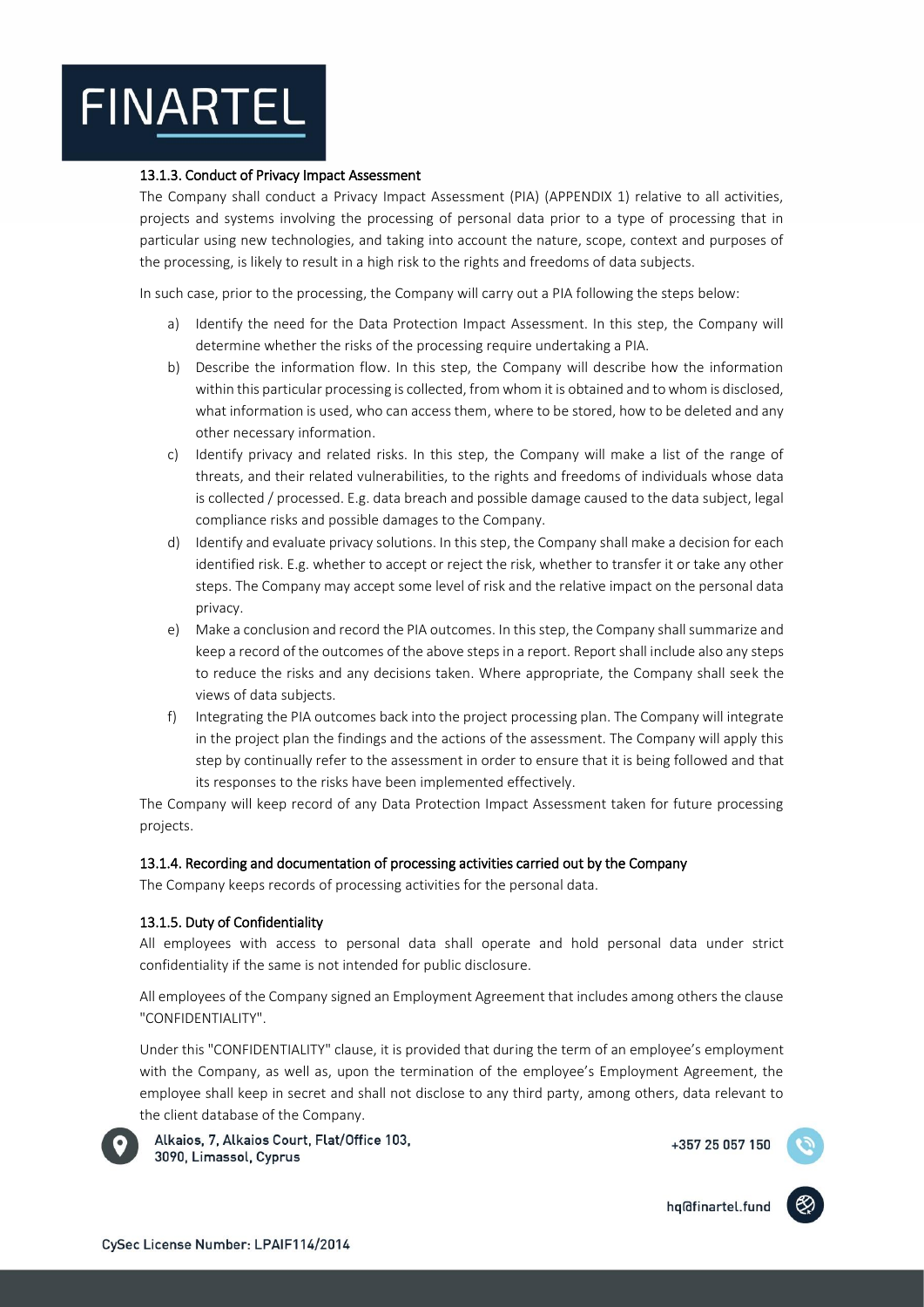

## <span id="page-15-0"></span>13.1.6. Review of Privacy Policy

This Privacy Policy shall be reviewed, evaluated and updated where necessary and at least annually.

### <span id="page-15-1"></span>13.2. Physical Security Measures

### <span id="page-15-2"></span>13.2.1. Security of the office

The office is protected with 24/7 security alarm system and entrance video surveillance.

## <span id="page-15-3"></span>13.2.2. Format of data to be collected and stored

Personal data in the custody of this Company may be collected in paper-based/physical format and digital/electronic format.

### <span id="page-15-4"></span>13.2.3. Paper-based/physical format

Persona data collected in paper-based/physical format is kept in the office. The office is secured with 24/7 security alarm system and video surveillance.

In case the Company will transport personal data in paper-based/physical format, outside the Company's office, the personal data is transported in a locked car or by a messenger service authorized by the client or relevant third party.

# <span id="page-15-5"></span>13.2.4. Digital/electronic format

Devices in use to process personal data in digital/electronic format (pc, laptop, smartphone) are protected by antivirus systems. The antivirus systems in use are: for Windows the Bitdefender Antivirus, for MacBook Pro the Build-in anti-malware tool and for Smartphone the Build-in antivirus.

The owners of these devices have access only, with the use of passwords, codes and/or fingerprint.

Personal data kept on G-Suite is secured by 2-step verification procedure and protected by Operational Security (Vulnerability Management, Malware Prevention, Monitoring and Incident Management).

In case laptop devices will be used to transport personal data in digital/electronic format outside the Company's office, these devices are secured with passwords, codes and/or fingerprint and can only be accessed by the owners.

In case personal data in digital/electronic format will be transferred through files, these are transferred via G-Suite that is protected by operational security (Vulnerability Management, Malware Prevention, Monitoring & Incident Management).

In case personal data is sent through email, this email is encrypted.

### <span id="page-15-6"></span>13.2.5. Monitoring and limitation of access

Personal data is processed only by authorized persons, under the normal business operations.

# <span id="page-15-7"></span>13.2.6. Design of office space/work station

Computer screens are locked when left unattended.

Computer screens are placed in such way that cannot be viewed by other employees passing by.

No copies are left unattended on the desk or copy machine.



Alkaios, 7, Alkaios Court, Flat/Office 103, 3090, Limassol, Cyprus

+357 25 057 150

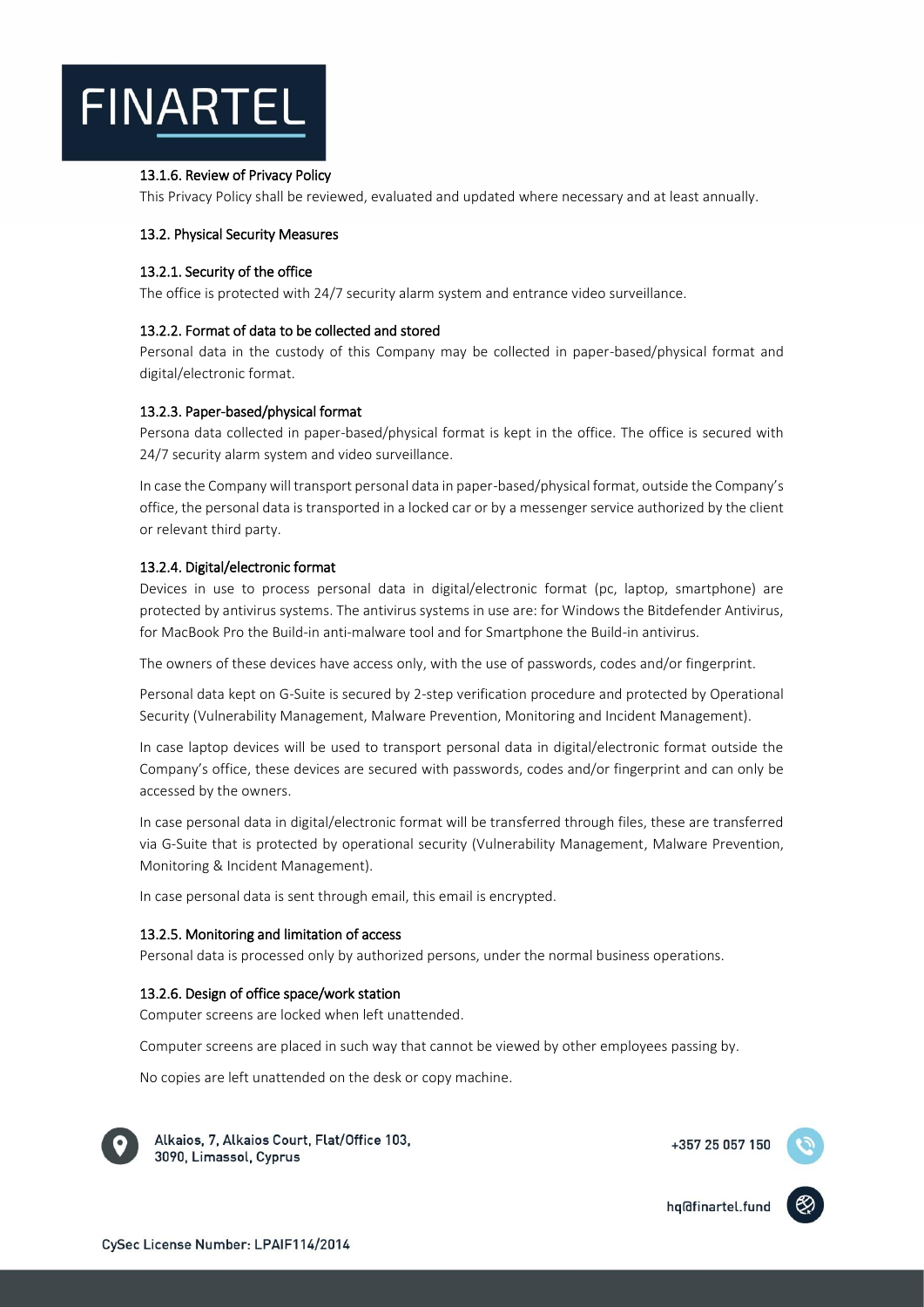# <span id="page-16-0"></span>13.2.7. Responsibilities of the Persons involved in processing

Persons involved in processing shall always maintain confidentiality and integrity of personal data. These persons:

- Are not allowed to use their own gadgets or storage device when processing personal data.
- Shall ensure that screens of their computers are always locked when left unattended.
- In case they will send personal data in use by email, this email is encrypted in order to be viewed and be accessed only by the authorized receiver.
- Shall not disclose personal data to any other employee except with the authorisation of the management of the Company or in line with the Company's business operations.

# <span id="page-16-1"></span>13.2.8. Modes of transfer of personal data within the Company, to authorized recipients or to third parties via email or Fax technology

Transfers of personal data via email shall be done through an encrypted email including any or all attachments.

The Company does not use Fax machine to collect and/or send personal data.

# <span id="page-16-2"></span>13.2.9. Disposal procedure

The Company shall retain the personal data of a client for the period as defined under the paragraph "10. FOR HOW LONG THE COMPANY KEEPS YOUR PERSONAL DATA ". Upon expiration of such period, all physical and electronic copies of the personal data shall be destroyed and disposed of in accordance the process described under the paragraph "Destruction".

# <span id="page-16-4"></span><span id="page-16-3"></span>13.3. Technical Security Measures

# 13.3.1. Monitoring for security breaches

Personal data is kept in electronic format and paper format, therefore the Company has implemented the following security measures to monitor for any breach.

a) For personal data kept in electronic format

For the security of personal data kept in electronic format, the Company uses the antivirus systems described under paragraph "12.2.4. Digital/electronic format" to monitor security breaches and alert the Company of any attempt to interrupt or disturb the system.

In case of an attempt of a breach, the antivirus system's alert appears on the screen of the device and a suspicious file is blocked from being opened or launched.

### b) For personal data kept in paper format

For the security of personal data kept in paper format, the office of the Company is secured with 24/7 security alarm system and video surveillance.

# <span id="page-16-5"></span>13.3.2. Security of the software/s and application/s used

The Company first review and evaluate software applications before the installation thereof in computers and devices of the Company to ensure the compatibility of security features with overall operations.



Alkaios, 7, Alkaios Court, Flat/Office 103, 3090, Limassol, Cyprus

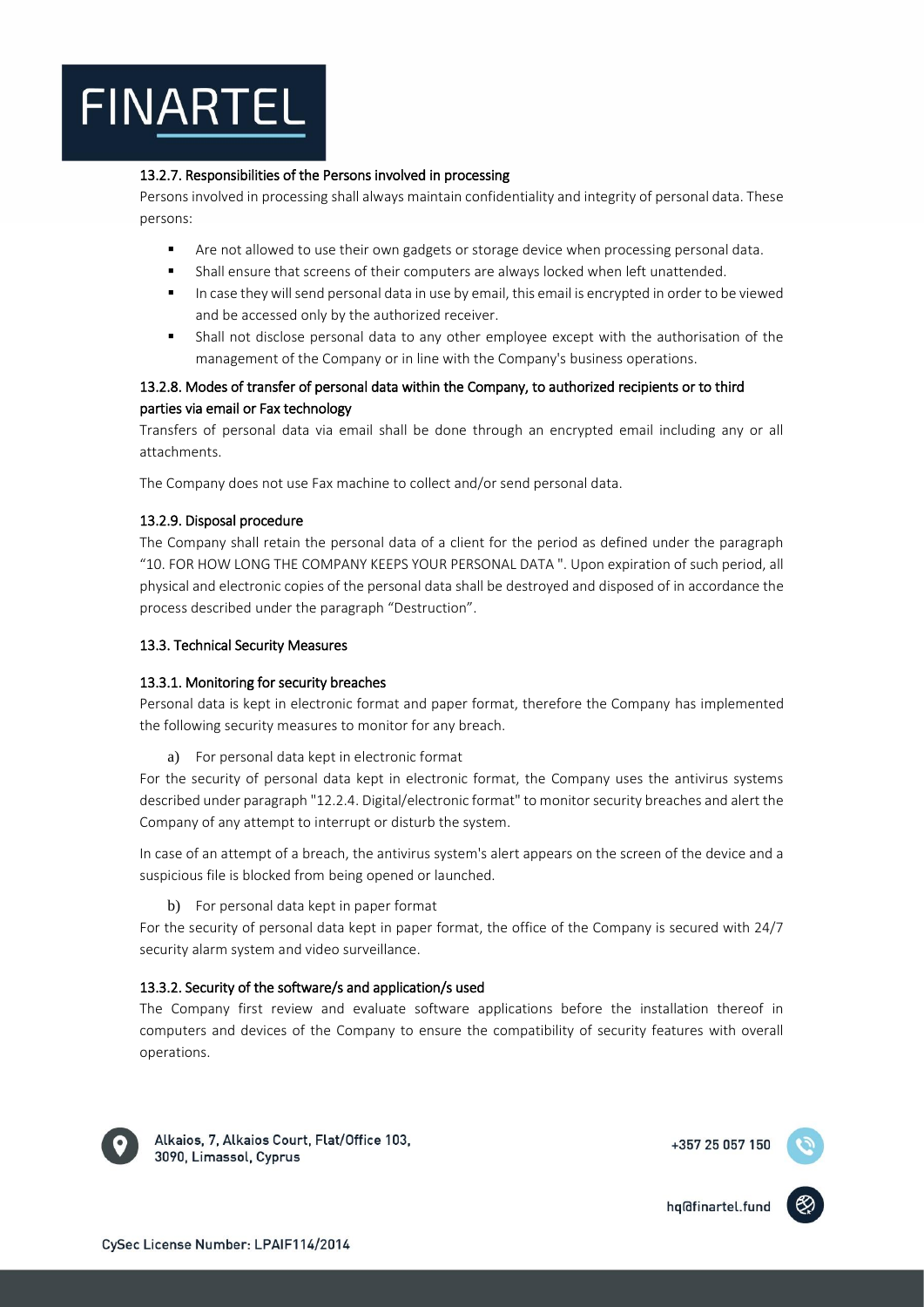

#### <span id="page-17-0"></span>14. DATA ACCURACY

The Regulation EU 2016/679 requires the Company to take reasonable steps to ensure personal data is kept accurate and up to date.

Employees who work with the personal data take reasonable steps to ensure it is kept as accurate and up to date as possible. Subject to our legal obligations we review the personal data we keep for each client.

The review is performed every one (1) year or four (4) years, in accordance the categorization of our clients. Evidence of the review is kept in the client's file.

Employees are responsible to inform the Company for any change of their personal data which the Company keeps in relation to their Employment status.

### <span id="page-17-1"></span>15. DATA SUBJECTS RIGHTS

All individuals who are the data subject of personal data held by the Company are entitled to the below rights as these are defined in Regulation EU 2016/679, unless these rights are subject to a restriction under the same Regulation:

Right of access. You have the right to request a copy of your personal data which the Company holds about you. The Company will provide a copy of your personal data that is undergoing processing. For any further copies requested by you, the Company may charge a reasonable fee based on administrative costs.

You can send an email t[o compliance@finartel.fund](mailto:compliance@finartel.fund) asking for a copy (APPENDIX 2) of your personal data that is undergoing processing.

Right to rectification. You have the right to request from the Company to rectify any inaccurate personal data concerning you.

You can send an email to [compliance@finartel.fund](mailto:compliance@finartel.fund) asking for rectification. The Company will send you a supplementary form (APPENDIX 3) that you can fill and submit it.

- **Right to erasure.** You have the right, under certain circumstances as these are defined in the Regulation EU 2016/679, to obtain from the Company the erasure of your personal data.
- Right to restriction of processing. Where there is a dispute in relation to the accuracy or processing of your personal data, you have the right to request a restriction on further processing, in accordance GDPR Regulation EU 2016/679 provisions.

In case the processing of your personal data is restricted under the conditions defined in Regulation EU 2016/679, the Company, with the exception of storage, will only process your personal data under your consent or the establishment, exercise or defense of legal claims or for the protection of the rights of another natural or legal person or for reasons of important public interest of the Union or of a Member State.

The Company will inform you before the restriction will be lifted.

Right to data portability. Where the processing is based on consent or on a contract and the processing is carried out by automated means, you have the right to receive the personal data and have the right to transmit those data to another controller.



Alkaios, 7, Alkaios Court, Flat/Office 103, 3090, Limassol, Cyprus

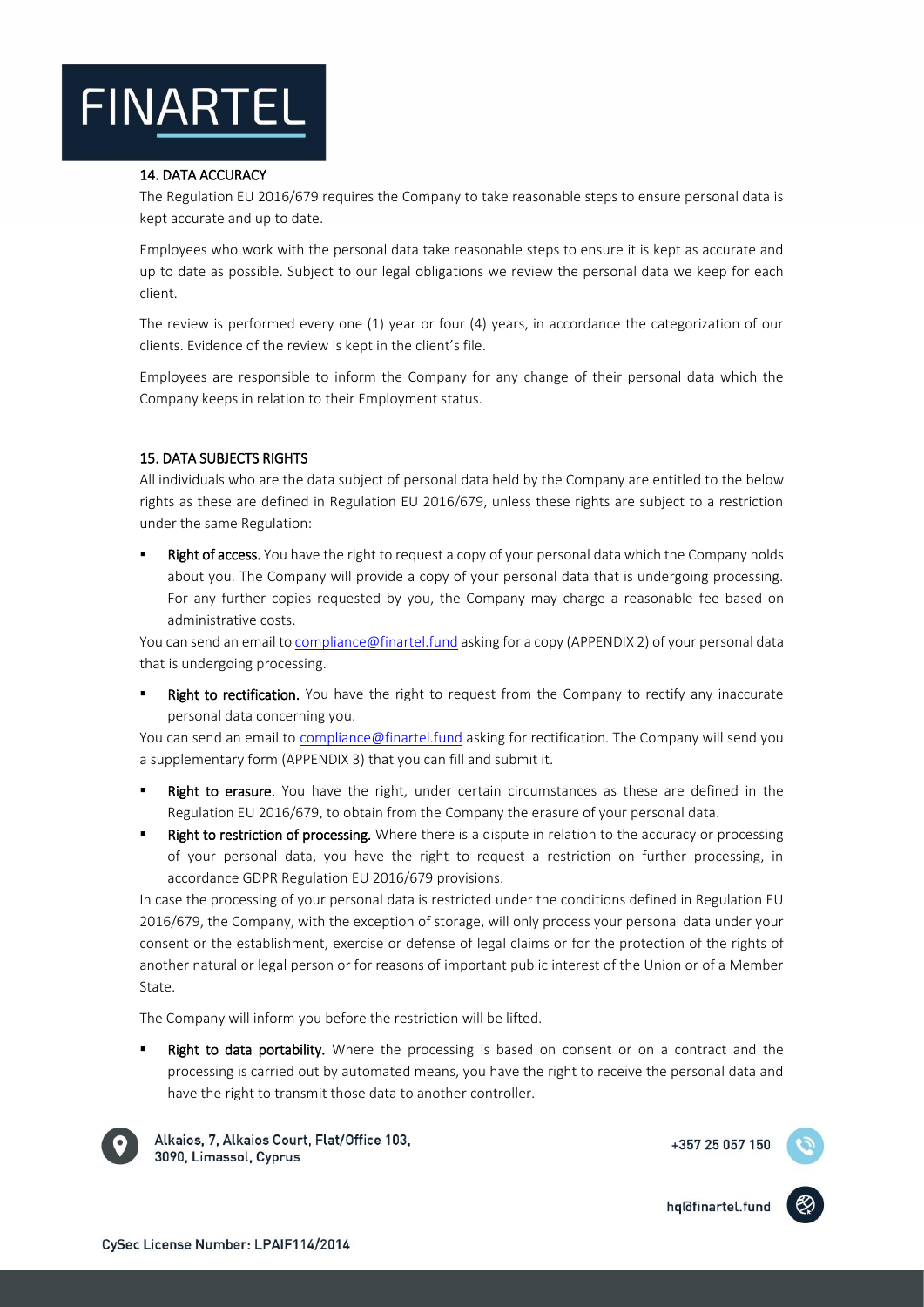Right to object. Where applicable under the Regulation EU 2016/679, you have the right to object to the processing of your personal data.

Right not to be subject to a decision based solely on automated processing, including profiling. In case the Company will use automated processing, including profiling, for a decision concerning you, you have the right to obtain human intervention on the part of the Company, to express his or her point of view and to contest the decision.

Right to withdraw your consent. Where the processing is based on your consent, you have the right to withdraw your consent at any time.

To withdraw your consent, send an email to [compliance@finartel.fund](mailto:compliance@finartel.fund) asking to withdraw your consent.

Right to lodge a complaint with the Personal Data Protection Commissioner's Office.

In such case, the Company asks the data subject in the first instance to contact FINARTEL CAPITAL AIFLNP V.C.I.C. LTD at the email [compliance@finartel.fund.](mailto:compliance@finartel.fund) (APPENDIX 4)

For any type of inquiry or complaint, the Company may request the provision of additional information necessary to confirm the identity of the data subject who makes the request or complaint.

The Company shall provide information on action taken on a request of the data subjects in accordance their rights within one (1) month of receipt of the request. This period may be extended by two (2) further months where necessary, taking into account the complexity and number of the requests. The Company will inform the data subject of any such extension within one (1) month of receipt of the request, together with the reasons for the delay.

The Company will provide to the data subject the requested information by electronic means where possible.

The requested information will be provided free of charge. The company reserves the right to charge a reasonable fee taking into account the administrative costs of providing the information or communication or taking the action requested; or refuse to act on the request, if in case your request is manifestly unfounded or excessive.

# <span id="page-18-0"></span>16. BREACH AND SECURITY INCIDENTS

Breach of security leads to the accidental or unlawful destruction, loss, alteration, unauthorized

disclosure of, or access to, personal data transmitted, stored or otherwise processed.

# <span id="page-18-1"></span>16.1. Procedures in case of breach

The Company is responsible for ensuring immediate action in the event of a security incident or personal data breach. The management shall asses the incident or breach in order to ascertain the nature and extent thereof.

# <span id="page-18-2"></span>16.2. Communication of the incident or breach to the Office of the Data Protection Commissioner

The Company shall assess the incident and if decide that personal data breach result in a risk to the rights and freedoms of natural persons, then shall notify the Office of the Data Protection Commissioner, [\(http://www.dataprotection.gov.cy\)](http://www.dataprotection.gov.cy/) not later than 72 hours after having become aware of the breach. (APPENDIX 5)



Alkaios, 7, Alkaios Court, Flat/Office 103, 3090, Limassol, Cyprus

+357 25 057 150

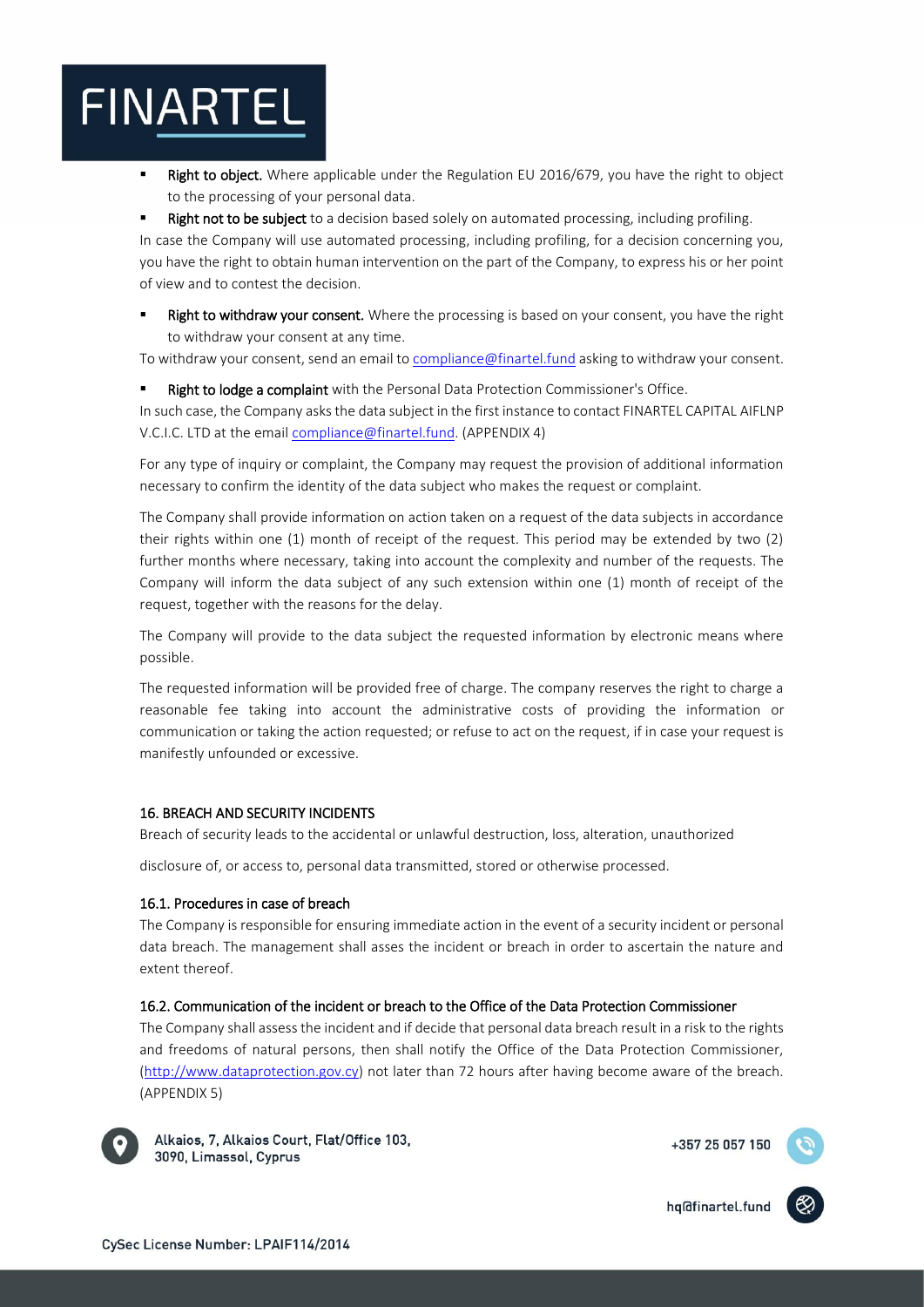If in case the Company is not able to send all the information included in the notification to the Commissioner at a first instance, then the company shall send the information in phases without undue delay.

# <span id="page-19-0"></span>16.3. Communication of the incident or breach to the data subject

The Company shall assess the incident and if decide that personal data breach result in a risk to the rights and freedoms of natural persons, then shall communicate the personal data breach to the data subject without undue delay. (APPENDIX 6)

During the assessing procedure of the incident, the Company may decide not to notify the data subject if any of the following conditions are met:

- a) the company has applied appropriate technical and organizational protection measures to the personal data affected; (encryption)
- b) the Company has taken subsequent measures which ensure that the high risk to the rights and freedoms of data subjects affected from the breach is no longer likely to materialize;
- c) the communication of the breach involve disproportionate effort. In such a case, the Company shall make a public communication or similar measure whereby the data subjects are informed in an equally effective manner.

# <span id="page-19-1"></span>16.4. Measures to prevent and minimize occurrence of breach and security incidents

To minimize occurrence of breach and security incidents, the Company has in place technical security measures, as described in above paragraphs "12.3.1. Monitoring for security breaches".

In case of an attempt of a breach, the antivirus system's alert appears on the screen of the device and a suspicious file is blocked from being opened or launched.

The office of the Company has a 24/7 security alarm system and entrance video surveillance.

# <span id="page-19-2"></span>16.5. Recovery and restoration of personal data

In some of the cases, personal data kept in paper format is also kept in electronic format.

In case of a breach incident concerning personal data in paper format, the Company may retrieve the affected personal data from the electronic files, where in the case that these personal data is also kept in electronic format.

The Company maintains a backup file on G-Suite for all personal data under its custody kept in electronic format.



Alkaios, 7, Alkaios Court, Flat/Office 103, 3090, Limassol, Cyprus

+357 25 057 150

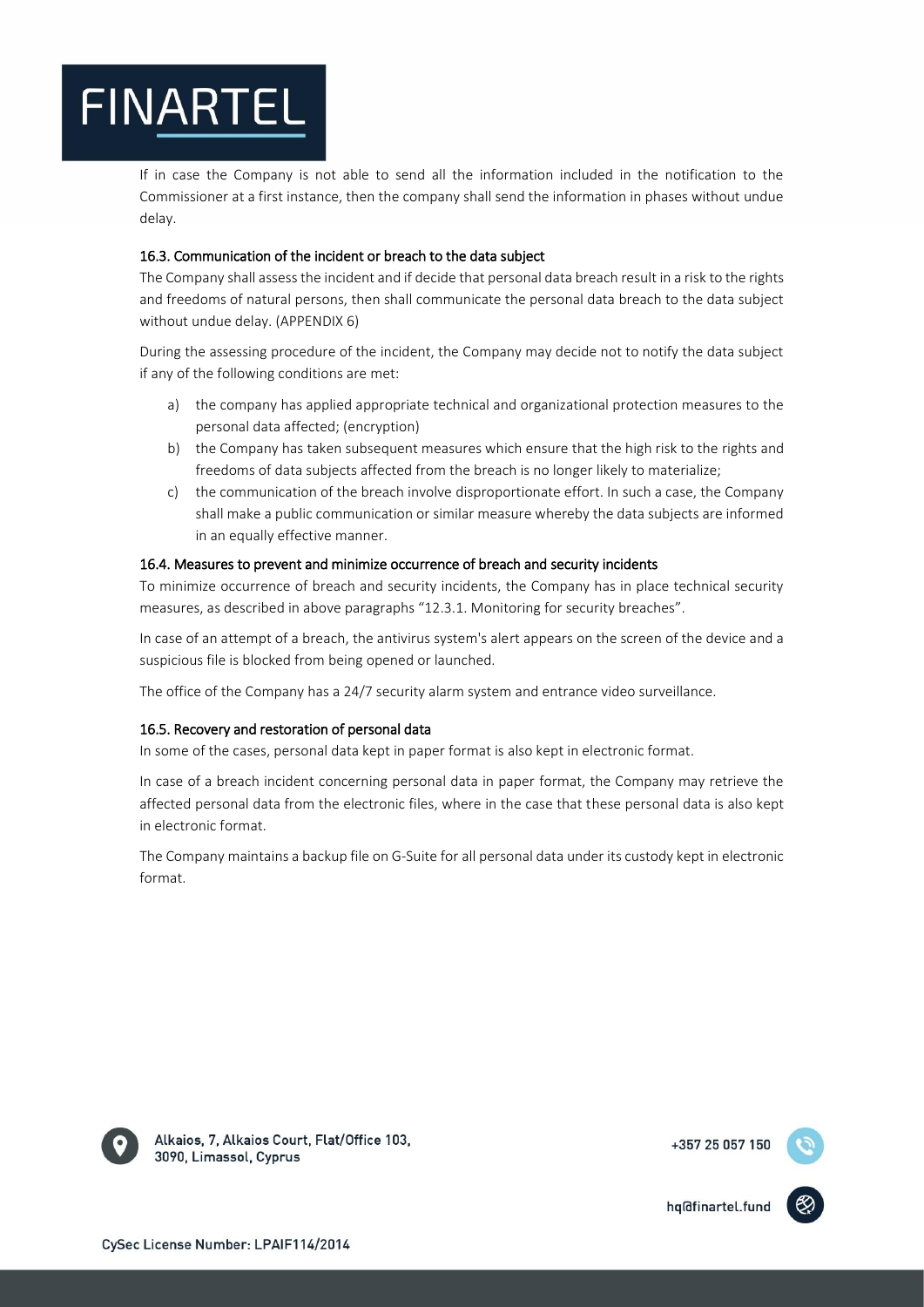

In the event of a security incident or data breach, concerning personal data kept in electronic format, the Company shall always compare the backup with the affected file to determine the presence of any inconsistencies or alterations resulting from the incident or breach.

### <span id="page-20-0"></span>16.6. Documentation of any personal data breach

The Company prepares and keeps detailed documentation of every incident or breach encountered. The record that the Company keeps is a document comprising:

- a) the facts relating to the personal data breach,
- b) its effects, and;
- c) the remedial action taken.

### <span id="page-20-1"></span>17. INQUIRIES AND COMPLAINTS

For any type of inquiry or complaint, the Company may request the provision of additional information necessary to confirm the identity of the data subject who makes the request or complaint.

The Company shall provide information in relation to the inquiry or complaint within one (1) month of receipt of the inquiry or complaint. That period may be extended by two (2) further months where necessary, taking into account the complexity and number of the inquiries or complaints. The Company shall inform the data subject of any such extension within one (1) month of receipt of the inquiry or complaint, together with the reasons for the delay.

The Company keeps records, in paper or electronic format, of requests and complaints and actions taken regarding the processing of data subjects' personal data, in the relevant data subject's file.

#### <span id="page-20-2"></span>17.1. Inquiries

Data subjects may inquire or request for information regarding any matter relating to the processing of their personal data under the custody of the Company, including the data privacy and security policies implemented to ensure the protection of their personal data. They may write to the Company at complianc[e@finartel.fund](mailto:ns@finartel.fund) and briefly discuss the inquiry, together with their contact details for reference.

## <span id="page-20-3"></span>17.2. Complaints

In case of a complaint, the company asks the data subject in the first instance to contact FINARTEL CAPITAL AIFLNP V.C.I.C. LTD at the email [compliance@finartel.fund.](mailto:compliance@finartel.fund) A complaint form will be sent to the data subject and asked to fill it.

The Company shall confirm to the complainant the receipt of the complaint form and the management of the Company shall examine the complaint form received and take the necessary actions within the time limits as described above.

#### <span id="page-20-4"></span>18. RECORDS

The Company keeps records of processing activities for the personal data.



Alkaios, 7, Alkaios Court, Flat/Office 103, 3090, Limassol, Cyprus

+357 25 057 150

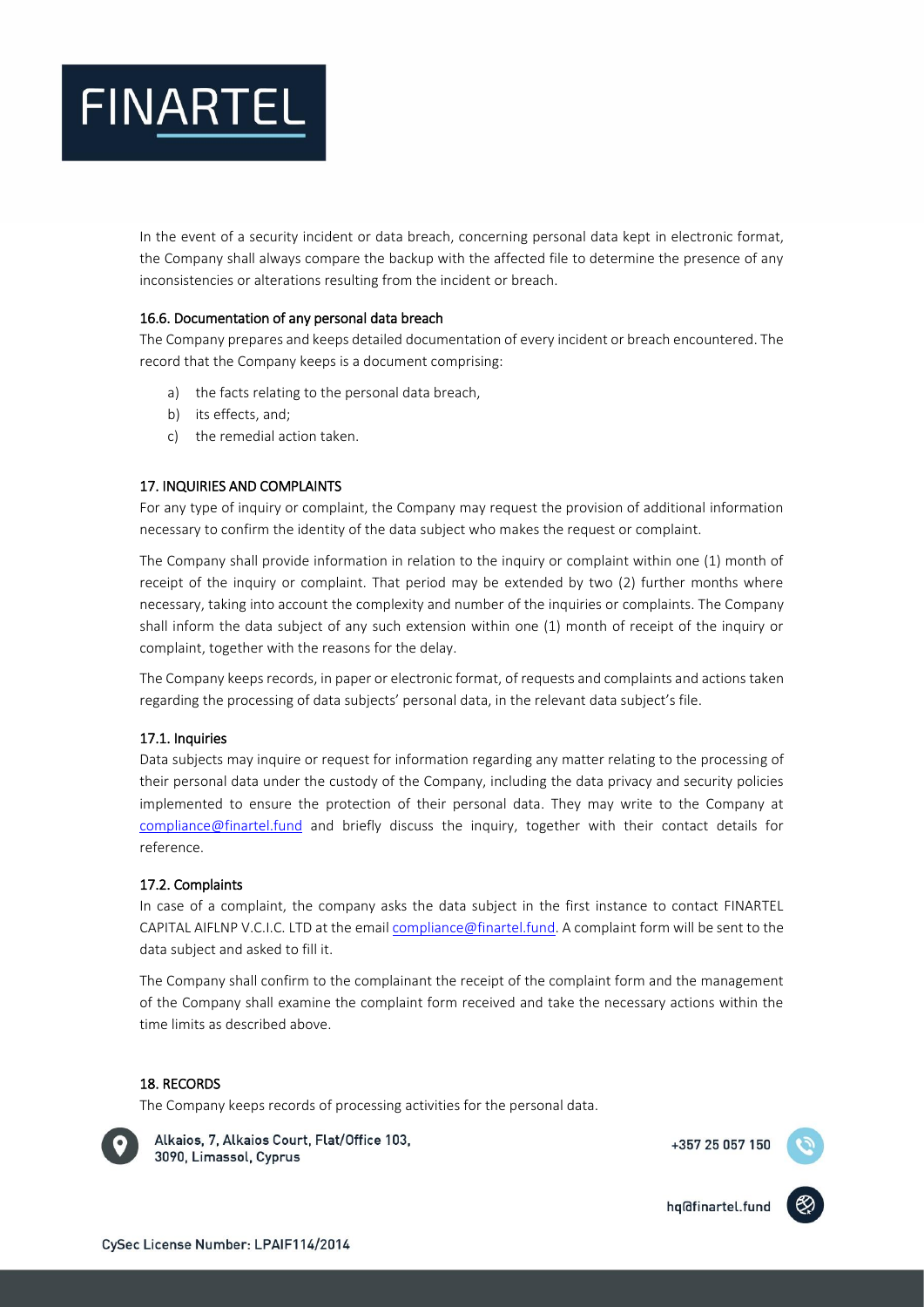

# <span id="page-21-0"></span>19. VALIDITY

The provisions of this Policy v.3.0. is considered as an ultimate part of Policy v.2.0. with immediate effect, until revoked or amended by the Company.



Alkaios, 7, Alkaios Court, Flat/Office 103, 3090, Limassol, Cyprus

+357 25 057 150

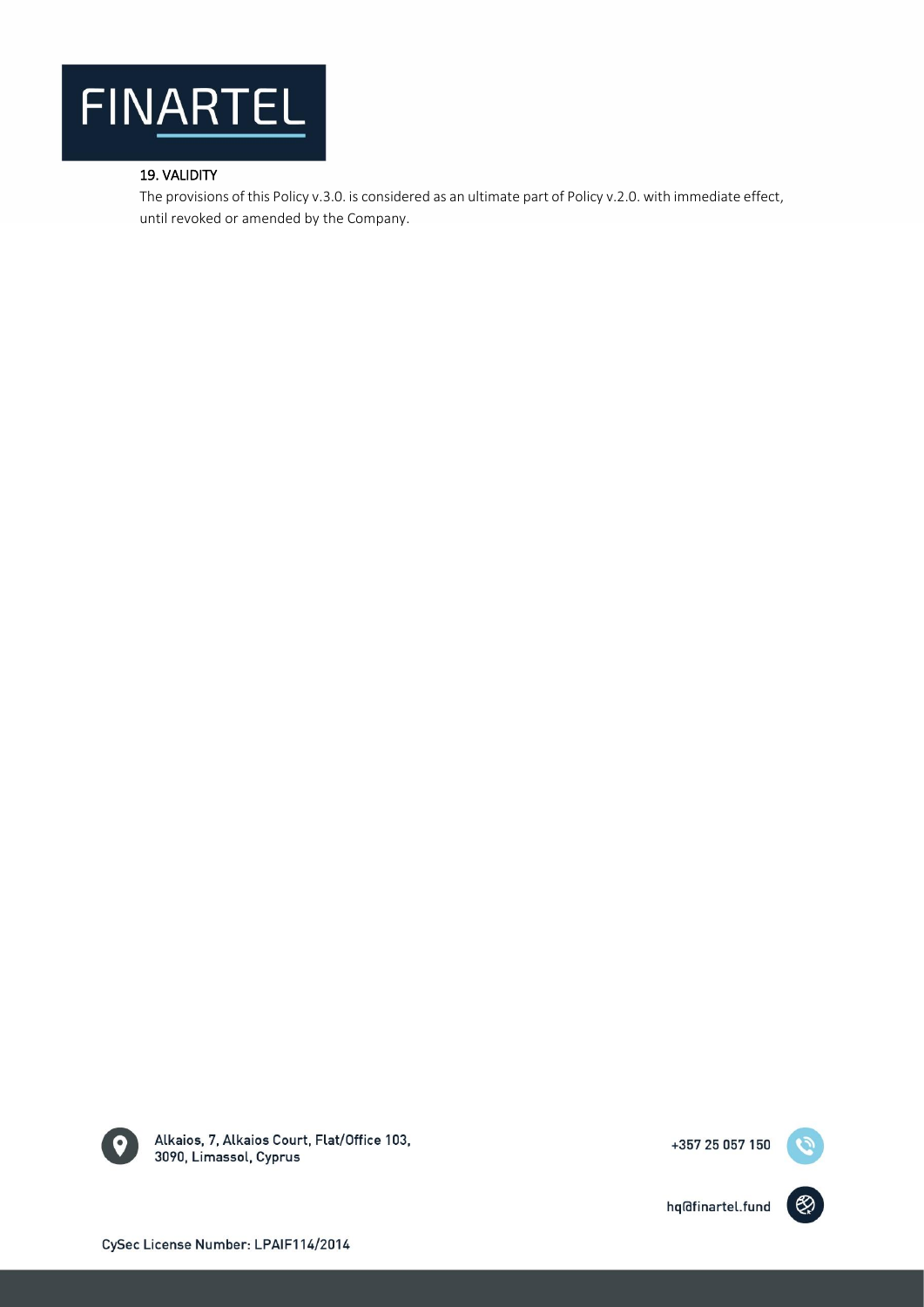

#### *Privacy Impact Assessment documentation*

#### Data Protection Impact Assessment

FINARTEL CAPITAL AIFLNP V.C.I.C. LTD has decided, pursuant to Article 35(1) and 35(3) of the Regulation (EU) 2016/679 to carry, prior to the processing of ……........................., an assessment of the impact of the envisaged processing operations on the protection of personal data.

…………………………………………………………………………………………………………………………………………………………………………………

…………………………………………………………………………………………………………………………………………………………………………………

…………………………………………………………………………………………………………………………………………………………………………………

Privacy Impact Assessment (PIA) (in accordance Article 35(7) of the GDPR Regulation):

1) Description of the envisaged processing:

2) Purpose of the processing:

3) Does this specific processing require a PIA? (Reasons, Risks):

4) Legitimate interest of our Company:

5) Description of the information flow for the particular processing: (collection, from whom, to who will be disclosed, what kind of information, who can access them, where to be stored, how to be deleted and any other necessary information):

…………………………………………………………………………………………………………………………………………………………………………………

6) Necessity and proportionality of the processing operations in relation to the purposes:

…………………………………………………………………………………………………………………………………………………………………………………

7) Description of the risks to the rights and freedoms of data subjects affected (make a list of threats and vulnerabilities):

8) Description of the measures envisaged to address the risks, including safeguards, security measures and mechanisms to ensure the protection of personal data and to demonstrate compliance with this Regulation taking into account the rights and legitimate interests of data subjects and other persons concerned (decide whether to accept or reject the risk or any other steps to be taken):

…………………………………………………………………………………………………………………………………………………………………………………

…………………………………………………………………………………………………………………………………………………………………………………

…………………………………………………………………………………………………………………………………………………………………………………

Conclusion:

Decision taken or any steps to reduce the risks:

…………………………………………………………………………………………………………………………………………………………………………………

Integration (integration of the PIA outcomes into the project processing plan to ensure that it is being followed and that its responses to the risks have been implemented effectively):

…………………………………………………………………………………………………………………………………………………………………………………

…………………………………………………………………………………………………………………………………………………………………………………



Alkaios, 7, Alkaios Court, Flat/Office 103, 3090, Limassol, Cyprus

+357 25 057 150

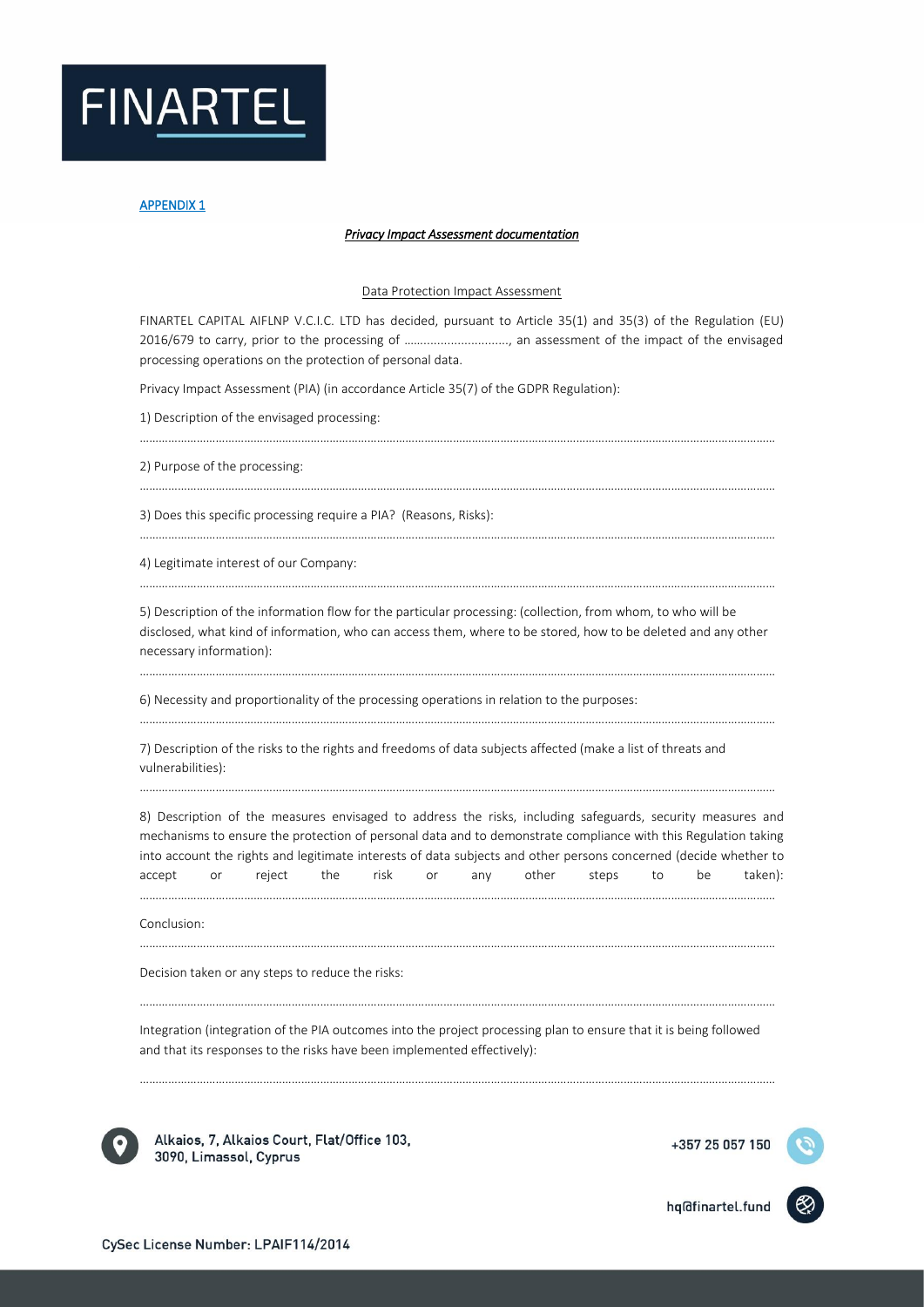

## *Form "Access to personal data"*

#### Personal Data the FINARTEL CAPITAL AIFLNP V.C.I.C. LTD keeps for data subject

#### (Right to access)

Name:……………………………………..

| Purpose of<br>Processing | Categories of<br>personal data | To whom these data<br>is disclosed or will<br>be disclosed | For how long will be<br>kept | Source | Exist automated decision<br>making |
|--------------------------|--------------------------------|------------------------------------------------------------|------------------------------|--------|------------------------------------|
|                          |                                |                                                            |                              |        |                                    |
|                          |                                |                                                            |                              |        |                                    |

FINARTEL CAPITAL AIFLNP V.C.I.C. LTD ("Company") would like to inform you that keep the above data, for the purpose and time as defined above.

In accordance Article 15 of the Regulation (EU) 2016/679, you have the right to:

- a) Request from the Company rectification or erasure of personal data or restriction of processing of personal data concerning you or to object to such processing.
- b) Lodge a complaint with the competent supervisory authority.

Your rights are subject to restrictions as defined in Article 23 of the Regulation (EU) 2016/679.



Alkaios, 7, Alkaios Court, Flat/Office 103, 3090, Limassol, Cyprus

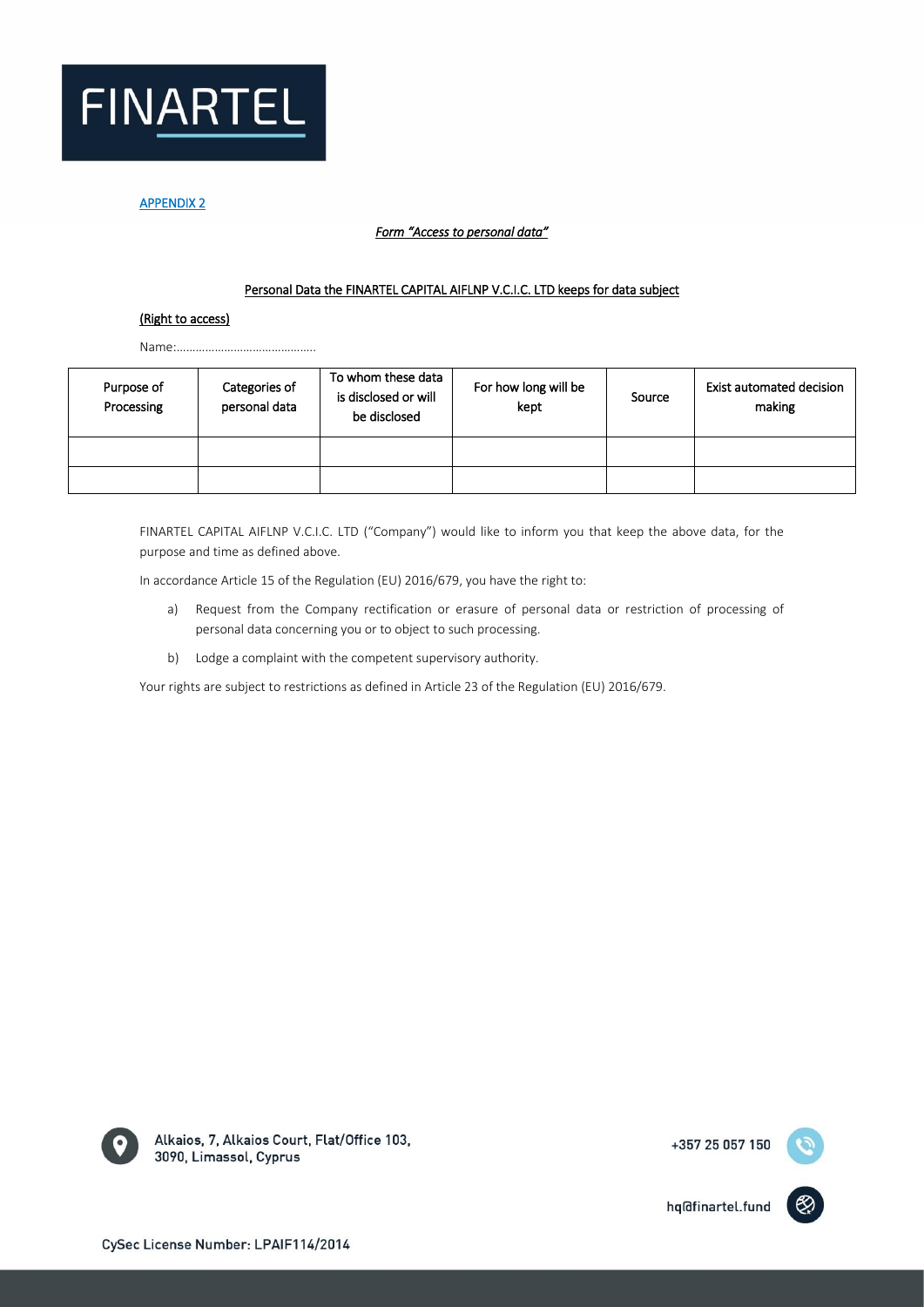

## Supplementary Statement for the rectification of inaccurate data

Upon you request dated ....................… received by ……………….…. to rectify your personal data that FINARTEL CAPITAL AIFLNP V.C.I.C. LTD is processing and in accordance your right under the Article 16 of Regulation (EU) 2016/679, FINARTEL CAPITAL AIFLNP V.C.I.C. LTD asks you to inform us about your personal data your have requested to rectify.

Please fill the below boxes accordingly:

| <b>Current Personal Data</b> | Personal Data to be changed to: |
|------------------------------|---------------------------------|
|                              |                                 |
|                              |                                 |
|                              |                                 |
|                              |                                 |
|                              |                                 |

FINARTEL CAPITAL AIFLNP V.C.I.C. LTD would like to inform you that we will review your request, proceed accordingly subject to any restriction exist under the Article 23 of the Regulation (EU) 2016/679 and inform you the latest within one (1) month from the date of receipt your request (we will let you know in case we need more time).

For FINARTEL CAPITAL AIFLNP V.C.I.C. LTD

................................................................

Date

...............................................................



Alkaios, 7, Alkaios Court, Flat/Office 103, 3090, Limassol, Cyprus

+357 25 057 150

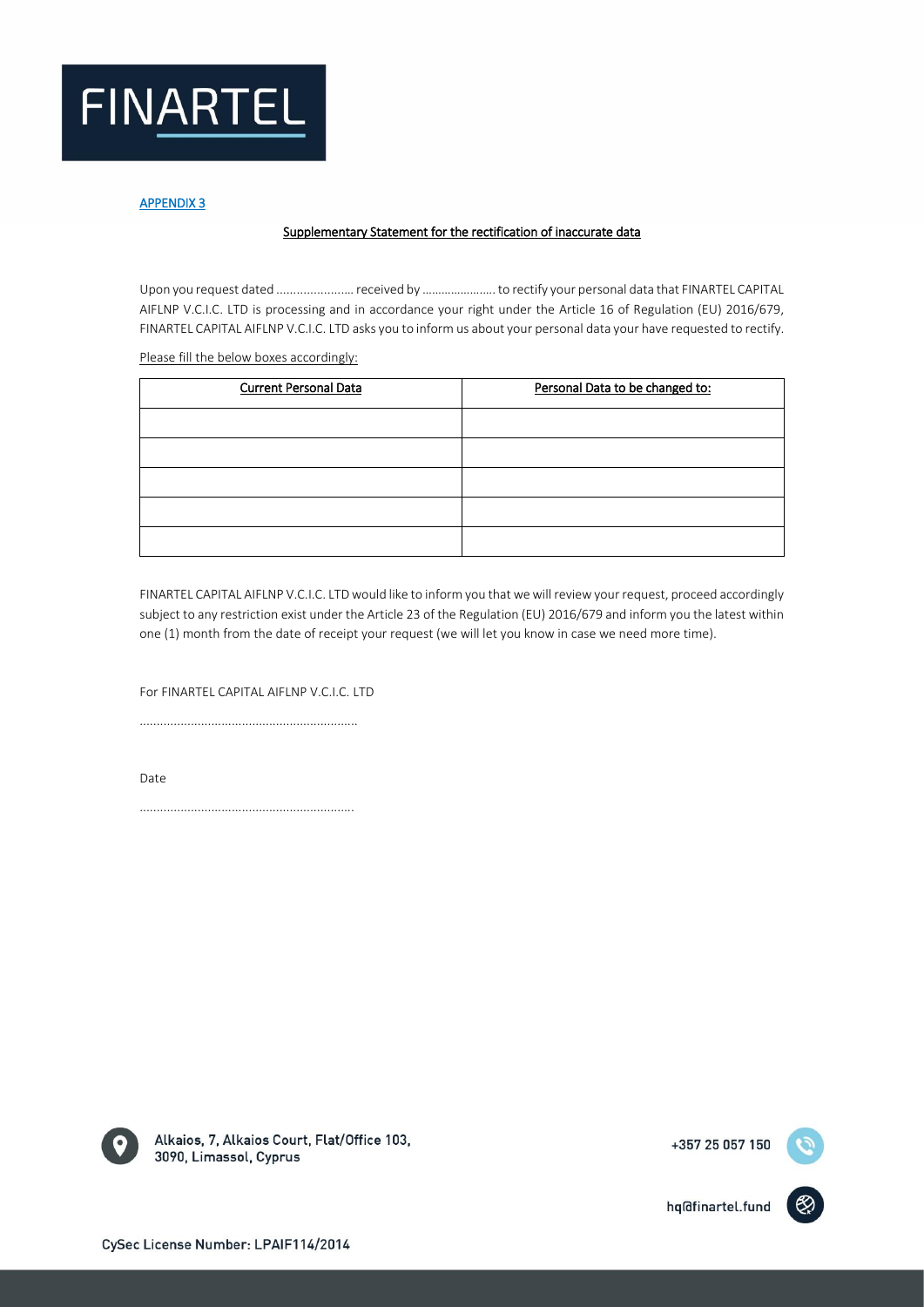

### Complaint Form in relation to Personal Data

FINARTEL CAPITAL AIFLNP V.C.I.C. LTD ("Company") asks you to submit in details in the below box your complaint in regards the processing of your personal data: (please fill the box electronically and send it by email to [compliance@finartel.fund\)](mailto:compliance@finartel.fund)

……………………………………………………………………………………………………………………………………………………………………………… ………………………………………………………………………………………………………………………………………………………………………………

………………………………………………………………………………………………………………………………………………………………………………… …………………………………………………………………………………………………………………………………………………………………………………

……………………………………………………………………………………………………………………………………………………………………………… ………………………………………………………………………………………………………………………………………………………………………………

Your name: ………………………………………

Date: ……………………………………………..

Complaint:

For Company use:

Action / Recommendation:

For FINARTEL CAPITAL AIFLNP V.C.I.C. LTD:

…………………………………………………

…………………………………………………

Date:



Alkaios, 7, Alkaios Court, Flat/Office 103, 3090, Limassol, Cyprus

+357 25 057 150

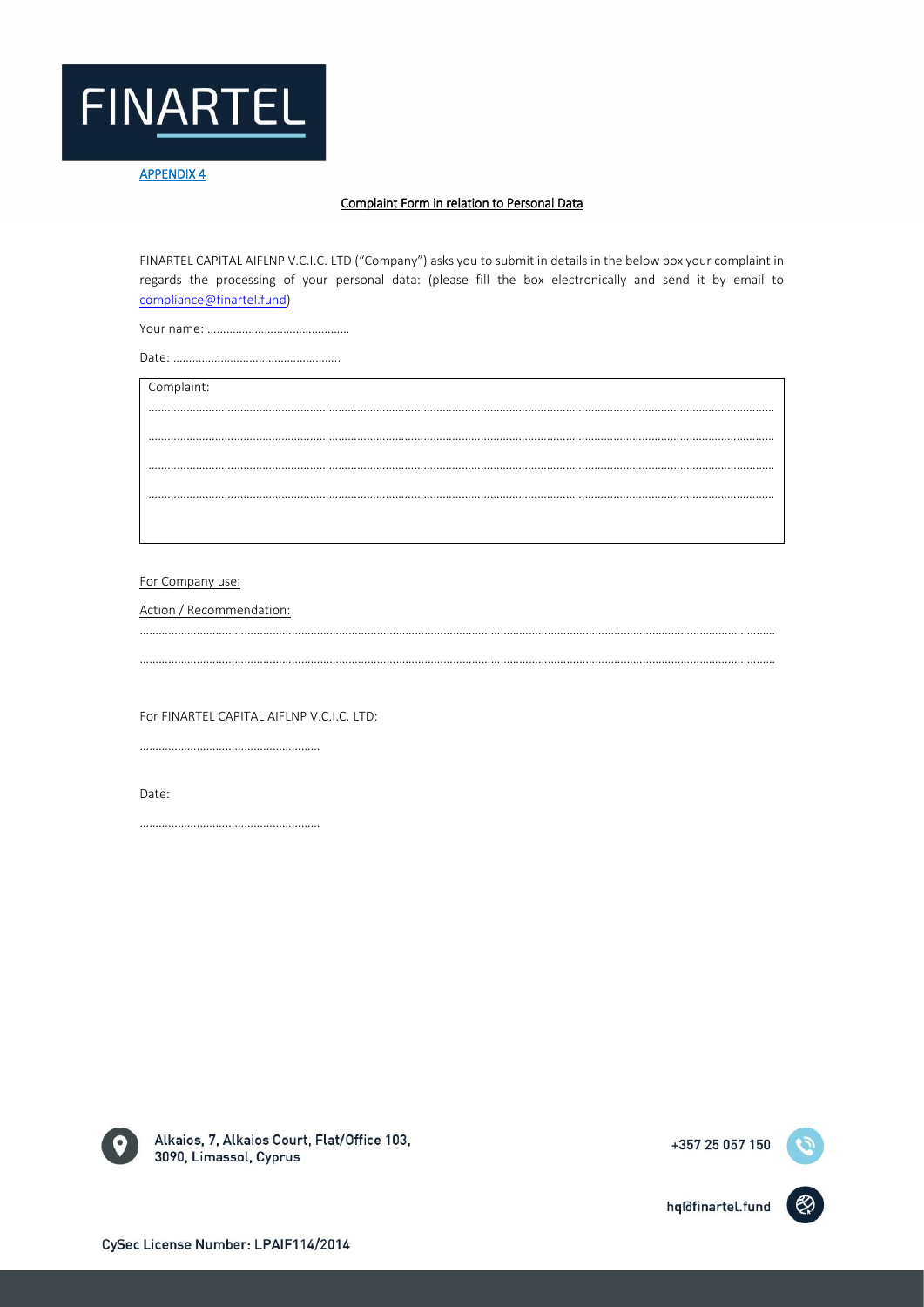

#### *Notification of a personal data breach to Cyprus Competent Authority*

#### Notification of a personal data breach

#### Address to:

The Office of Data Protection Commissioner Email: commissioner@dataprotection.gov.cy Tel: 22818456, Fax: 22304565

FINARTEL CAPITAL AIFLNP V.C.I.C. LTD ("Company") informs you that on ............... the Company has suffered a breach concerning the personal data the Company process.

…………………………………………………………………………………………………………………………………………………………………………………

…………………………………………………………………………………………………………………………………………………………………………………

…………………………………………………………………………………………………………………………………………………………………………………

…………………………………………………………………………………………………………………………………………………………………………………

…………………………………………………………………………………………………………………………………………………………………………………

…………………………………………………………………………………………………………………………………………………………………………………

…………………………………………………………………………………………………………………………………………………………………………………

Please find below details of the breach:

1) The breach (description):

2) Categories of personal data affected:

3) Number of data subjects affected (or approximate number):

4) Number of records affected (or approximate number):

5) Company's Contact point:

6) Consequences of the personal data breach:

7) Measures taken or proposed to be taken:

8) Reason for not submitting the notification within 72 hours of the incident:

…………………………………………………………………………………………………………………………………………………………………………………

For FINARTEL CAPITAL AIFLNP V.C.I.C. LTD

…………………………………………….

…………………………………………….

Date:



Alkaios, 7, Alkaios Court, Flat/Office 103, 3090, Limassol, Cyprus

+357 25 057 150